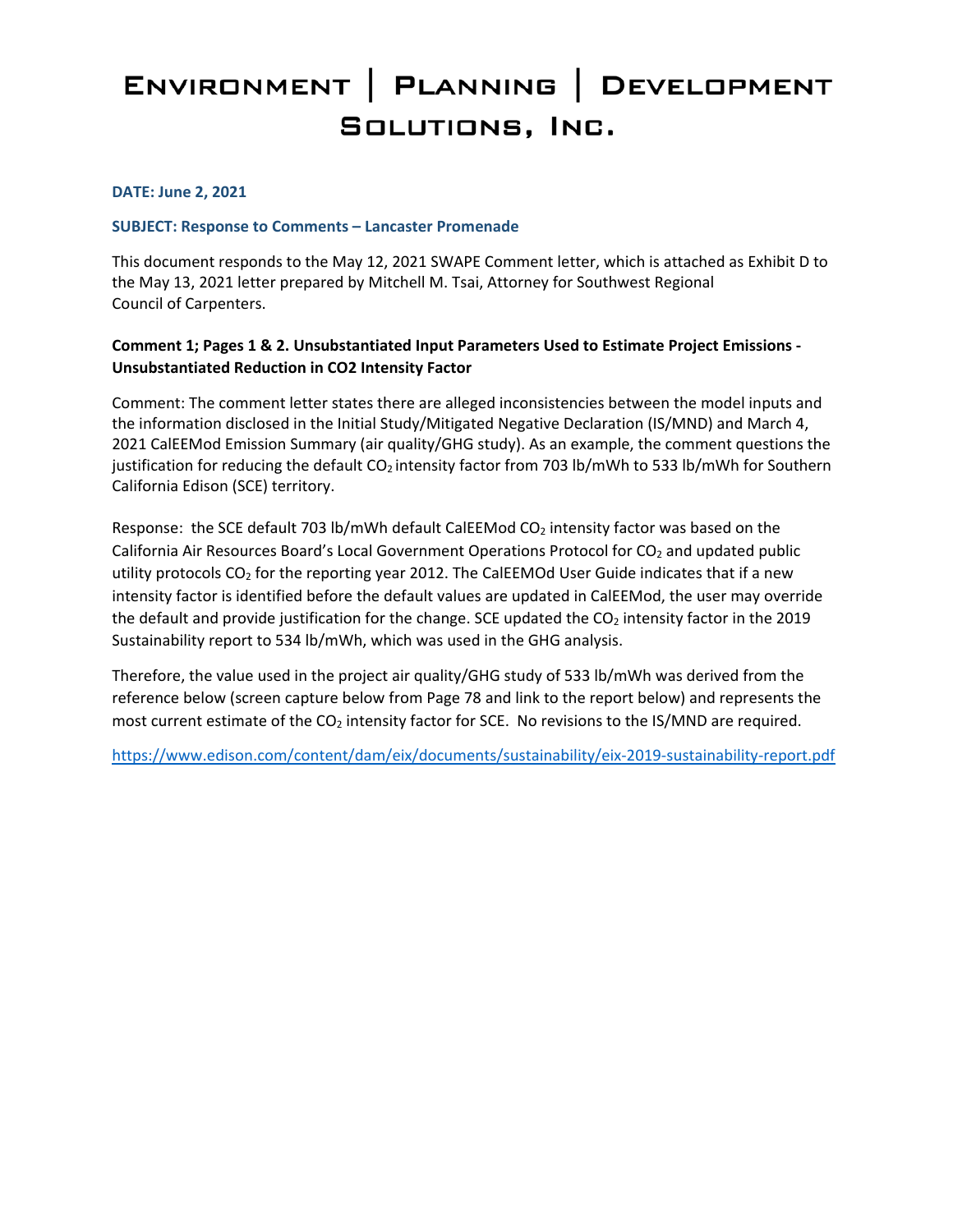# **SUSTAINABILITY SCORECARD**

**COMPARISON BETWEEN 2018 AND 2019** No change **Better** ● Worse

| <b>COMPANY OVERVIEW</b>                                                                                |           |       |                       |                              | TRANSITION TO A CLEAN ENERGY FUTURE (CONTINUED)                                                                                                                                                     |
|--------------------------------------------------------------------------------------------------------|-----------|-------|-----------------------|------------------------------|-----------------------------------------------------------------------------------------------------------------------------------------------------------------------------------------------------|
|                                                                                                        | 2017      |       | 2018                  | 2019                         |                                                                                                                                                                                                     |
| Net Income (millions \$)                                                                               | 565       |       | (423)                 | 1,284                        | SF <sub>6</sub> Emissions Rate (%)*                                                                                                                                                                 |
| Core Earnings (millions \$)**                                                                          | 1.466     |       | 1,351                 | 1,595                        |                                                                                                                                                                                                     |
| Basic Earnings per Share (\$)                                                                          | 1.73      |       | (1.30)                | 3.78                         | SF <sub>6</sub> Emissions (million metric tons CO <sub>2</sub> e) <sup>*</sup>                                                                                                                      |
| Core Earnings per Share (\$)**                                                                         | 4.50      |       | 4.15                  | 4.70                         | NOx Emissions Rate of UOG (lbs/MWh)*                                                                                                                                                                |
| Total Operating Revenue (millions \$)                                                                  | 12,320    |       | 12,657                | 12,347                       | NOx Emissions From UOG (metric tons)*                                                                                                                                                               |
| Total Assets (millions \$)                                                                             | 52,580    |       | 56,715                | 64,382                       | SO <sub>2</sub> Emissions Rate of UOG (lbs/MWh)*                                                                                                                                                    |
| Total Annual Capital Expenditures (millions \$)                                                        | 3.835*    |       | 4.363                 | 4,815                        | SO <sub>2</sub> Emissions From UOG (metric tons) <sup>*</sup>                                                                                                                                       |
| Number of Customer Accounts*                                                                           |           |       |                       |                              | Mercury Emissions From UOG (lbs/MWh)*                                                                                                                                                               |
|                                                                                                        | 5,094,818 |       | 5.126.985             | 5,151,098                    | Customer Energy Efficiency: GWh % of CPUC Goa                                                                                                                                                       |
| Number of Employees                                                                                    | 12,521    |       | 12,574                | 12,937                       |                                                                                                                                                                                                     |
| Board of Directors: Total Number of Directors                                                          |           | 11    | 11                    | 11                           | Customer Energy Efficiency: MW % of CPUC Goal                                                                                                                                                       |
|                                                                                                        |           |       |                       |                              | Customer Energy Efficiency: (MW)*                                                                                                                                                                   |
| TRANSITION TO A CLEAN ENERGY FUTURE                                                                    |           |       |                       |                              | Percent of Active Customer Accounts With Smart                                                                                                                                                      |
|                                                                                                        | 2017      | 2018  |                       | 2018-2019<br>2019 COMPARISON | 2017 figure restated from \$3.828 billion to \$3.835 billion for co.<br>International's 2018 10-K filing.                                                                                           |
| Carbon-free Power (% of delivered electricity) <sup>®</sup>                                            | 46        | 46    | 48                    |                              | 2018 figure restated from 36.5% to 36.4% due to lower RPS elip<br>outage for a short period in 2018.                                                                                                |
| Renewables Portfolio Standard (RPS):<br>Eligible Renewables (% of delivered electricity) <sup>40</sup> | 31.6      | 36.4" | 35.0                  |                              | The 2019 calculation is an estimate and includes as an input an<br>prescribed by the California Energy Commission (CEC) Power S<br>PSDP report will be filed with the CEC on July 20, 2020, and may |
| CO <sub>2</sub> e Emissions From Owned Electricity Rate (lbs/MWh)*                                     | 250       | 186   | 227                   | $\bullet$                    | In 2019, 38.1% of SCE's supply portfolio came from renewable :<br>2018 (36.4%). Of that, approximately 35% was delivered to cust<br>is the estimated percent delivered to customers.                |
| Che Emissions From Dolivered Flostricity Data (Ibs (MARK)*                                             | C A O     | C12   | <b>C<sub>24</sub></b> |                              | In 2019, SCE's largest natural gas asset, Mountainview Generat                                                                                                                                      |

 $13$  $1.2$  $0.8$  $\bullet$ 

 $16.6$  15.8 13.6

 $1.4$  $\bullet$ 

 $\overline{\bullet}$ 

|                                                               | SO <sub>2</sub> Emissions Rate of UOG (Ibs/MWh)*                                                                                                                                                                                                                                                                                                                                                                                                                                                                                                                                               | 0.005    | 0.005    | 0.005    |            |
|---------------------------------------------------------------|------------------------------------------------------------------------------------------------------------------------------------------------------------------------------------------------------------------------------------------------------------------------------------------------------------------------------------------------------------------------------------------------------------------------------------------------------------------------------------------------------------------------------------------------------------------------------------------------|----------|----------|----------|------------|
| SO <sub>2</sub> Emissions From UOG (metric tons) <sup>*</sup> |                                                                                                                                                                                                                                                                                                                                                                                                                                                                                                                                                                                                | 8.9      | 4.7      | 6.6      | <b>A</b> 5 |
|                                                               | Mercury Emissions From UOG (lbs/MWh)*                                                                                                                                                                                                                                                                                                                                                                                                                                                                                                                                                          | $\Omega$ | $\Omega$ | $\Omega$ | $\bullet$  |
|                                                               | Customer Energy Efficiency: GWh % of CPUC Goals*                                                                                                                                                                                                                                                                                                                                                                                                                                                                                                                                               | 128      | 140      | 116      | $\bullet$  |
|                                                               | Customer Energy Efficiency: MW % of CPUC Goals*                                                                                                                                                                                                                                                                                                                                                                                                                                                                                                                                                | 127      | 139      | 110      | $\bullet$  |
|                                                               | Customer Energy Efficiency: (MW)*                                                                                                                                                                                                                                                                                                                                                                                                                                                                                                                                                              | 292      | 286      | 238      | 67         |
|                                                               | Percent of Active Customer Accounts With Smart Meters (%)* 99.15                                                                                                                                                                                                                                                                                                                                                                                                                                                                                                                               |          | 99.17    | 99.18    |            |
| 1                                                             | PSDP report will be filed with the CEC on July 20, 2020, and may include updates to the inputs used in this calculation.<br>In 2019, 38.1% of SCE's supply portfolio came from renewable sources eligible under California's RPS, which is an increase over<br>2018 (36.4%). Of that, approximately 35% was delivered to customers and 3% was sold for resale. The 2019 figure in the scorecard<br>is the estimated percent delivered to customers.                                                                                                                                            |          |          |          |            |
| ×<br>$\alpha$                                                 | International's 2018 10-K filing.<br>2018 figure restated from 36.5% to 36.4% due to lower RPS eligible deliveries from two facilities that experienced a delivery point<br>outage for a short period in 2018.<br>The 2019 calculation is an estimate and includes as an input an estimate of SCE's delivered power mix using the methodology<br>prescribed by the California Energy Commission (CEC) Power Source Disclosure Program (PSDP) as of April 23, 2020, SCE's final                                                                                                                 |          |          |          |            |
| $\overline{z}$                                                | In 2019, SCE's largest natural gas asset. Mountainview Generating Station, was economically dispatched by the California<br>Independent System Operator (CAISO) for more hours than in 2018. While year-over-year dispatch varies based on a number of<br>factors, including local electricity supply and demand, natural gas prices and plant availability. SCE forecasts that Mountainview<br>Generating Station will run less over time than it has historically due to increased renewable and battery storage capacity                                                                    |          |          |          |            |
| 3                                                             | available in the market.<br>While SCE's estimated 2019 delivered power mix had a higher proportion of carbon-free power than in 2018, pursuant to the<br>methodology prescribed by the CEC PSDP as of April 23, 2020, the emissions intensity increased slightly. This is due to a higher<br>proportion of specified natural gas resources, with a higher average emissions intensity, versus unspecified market resources,<br>with a comparatively lower average emissions intensity, in SCE's estimated delivered power in 2019 compared to 2018. See<br>additional details in Clean Energy. |          |          |          |            |
| 4<br>5.                                                       | Scope 1 emissions have declined 26% since 2017; however, they show an increase over our 2018 performance, In 2018, SCE's<br>largest natural gas asset, Mountainview Generating Station, which makes up a significant portion of SCE's Scope 1 emissions, was<br>economically dispatched by CAISO for more hours than in 2018. See note 2.                                                                                                                                                                                                                                                      |          |          |          |            |

er energy efficiency measures decreased slightly in 2019 com<br>area have resulted in fewer opportunities to achieve energy

2017 2018 2019 2018-2019  $1.0$ 

 $\bullet$ 

 $0.168$   $0.213$  0.111  $0.080$   $0.152$  0.080

153.5 147.6 114.1

See definitions on page 80

1 Emissions (million metric tons CO2e)

Scope 2 Emissions (million metric tons CO<sub>2</sub>e)\*

Scope 3 Emissions (million metric tons CO<sub>2</sub>e)<sup>\*\*</sup>

#### **Comment 2; Page 2. Unsubstantiated Changes to the Individual Construction Phase Lengths**

Comment: The comment letter states that the study fails to provide substantial evidence to support the revised individual construction phase lengths.

Response: Based on the applicant's estimated construction schedule of 18 months, which is based on experience building similarly sized projects, the CalEEMod default construction schedule was condensed to be a single-phase development over 18 months. This was done to provide a conservative estimate of project construction emissions whereby the emissions were concentrated within a smaller timeframe than the more prolonged default construction schedule. This is exemplified by comparing the construction emissions given the default CalEEMod construction phases and construction emissions assuming the condensed construction phases as contained in the AQ Report. Table 1 provides the two schedules, and Table 2 presents the emission comparison. As noted from Table 2, the emissions associated with the condensed construction schedule are the lower for most of the construction years than for the default schedule. Note also that a Site Preparation construction phase was not included in the construction assessment. The CalEEMod User Guide, Page 31, defines the Site Preparation phase as:

"Site Preparation involves clearing vegetation (grubbing and tree/stump removal) and removing stones and other unwanted material or debris prior to grading"

Because the current site is vacant, relatively flat and barren, absent any vegetation, the site preparation phase was unnecessary. No revisions to the IS/MND are required.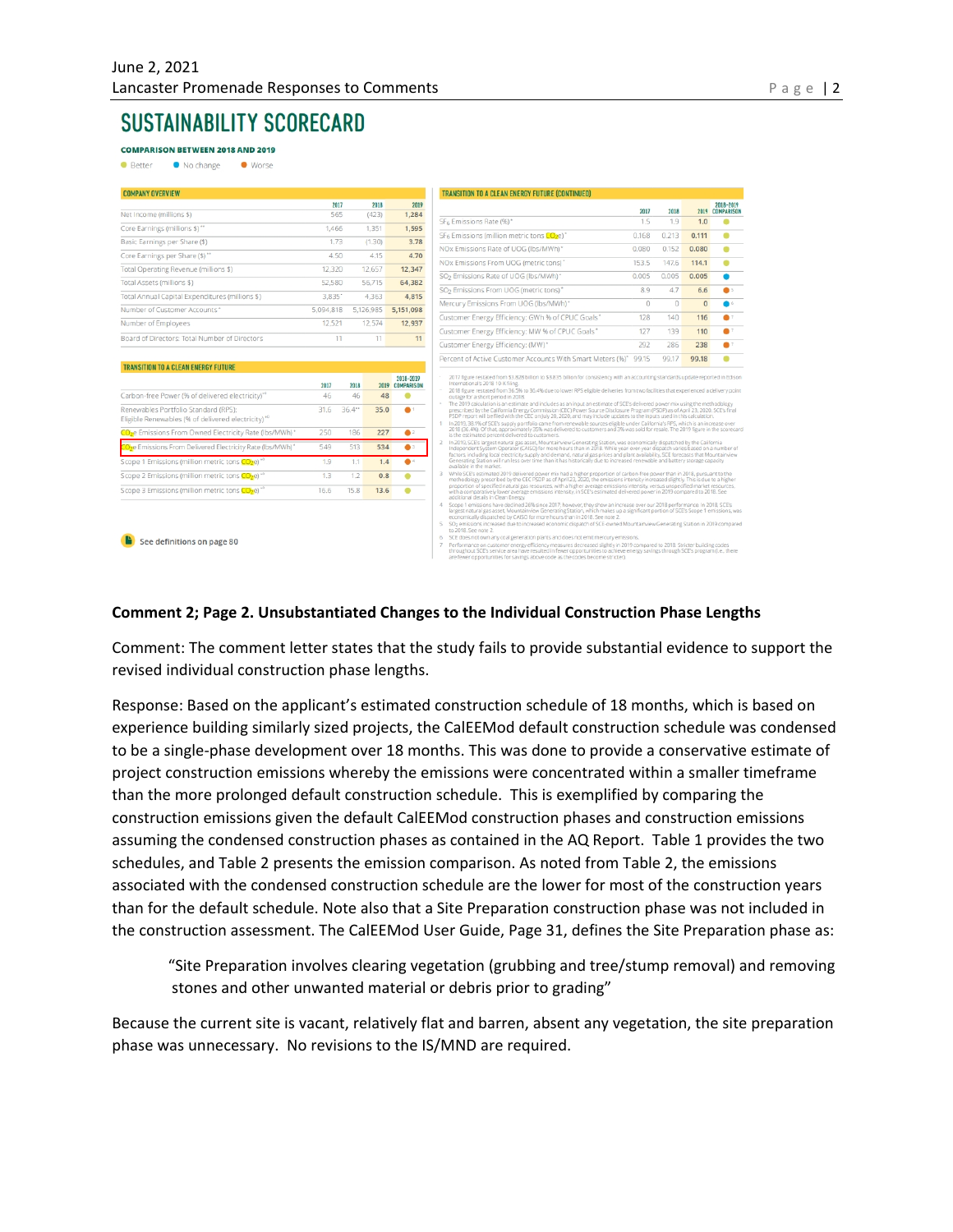| <b>Activity</b>              | <b>Start Date</b> | <b>End Date</b> | <b>Total Days</b> |  |  |  |
|------------------------------|-------------------|-----------------|-------------------|--|--|--|
| Grading                      |                   |                 |                   |  |  |  |
| Default Schedule             | 08/02/2021        | 09/17/2021      | 35                |  |  |  |
| <b>Condensed Schedule</b>    | 08/02/2021        | 09/10/2021      | 30                |  |  |  |
| <b>Building Construction</b> |                   |                 |                   |  |  |  |
| Default Schedule             | 09/18/2021        | 05/26/2023      | 440               |  |  |  |
| Condensed Schedule           | 09/11/2021        | 09/02/2022      | 255               |  |  |  |
| Paving                       |                   |                 |                   |  |  |  |
| Default Schedule             | 05/27/2023        | 07/28/2023      | 45                |  |  |  |
| Condensed Schedule           | 09/03/2022        | 10/14/2022      | 30                |  |  |  |
| <b>Architectural Coating</b> |                   |                 |                   |  |  |  |
| Default Schedule             | 07/29/2023        | 09/15/2023      | 35                |  |  |  |
| Condensed Schedule           | 10/15/2022        | 11/25/2022      | 30                |  |  |  |

# **Table 2-1: Comparison of Construction Schedules**

## **Table 5-1: Comparison of Construction Emissions – Default Construction Schedule and Condensed Schedule**

| <b>Construction Schedule</b> | Maximum Daily Construction Emissions <sup>(1)</sup><br>(pounds/day) |                 |      |                 |           |                   |  |  |
|------------------------------|---------------------------------------------------------------------|-----------------|------|-----------------|-----------|-------------------|--|--|
|                              | <b>VOC</b>                                                          | NO <sub>x</sub> | CO   | SO <sub>x</sub> | $PM_{10}$ | PM <sub>2.5</sub> |  |  |
| 2021                         |                                                                     |                 |      |                 |           |                   |  |  |
| Default Schedule             | 5.6                                                                 | 89.5            | 41.0 | 0.2             | 10.6      | 4.6               |  |  |
| Condensed Schedule           | 5.8                                                                 | 96.9            | 45.5 | 0.3             | 10.5      | 4.6               |  |  |
| 2022                         |                                                                     |                 |      |                 |           |                   |  |  |
| Default Schedule             | 4.5                                                                 | 31.1            | 39.0 | 0.1             | 6.2       | 2.3               |  |  |
| <b>Condensed Schedule</b>    | 115.4                                                               | 34.8            | 39.1 | 0.1             | 7.3       | 2.6               |  |  |
| 2023                         |                                                                     |                 |      |                 |           |                   |  |  |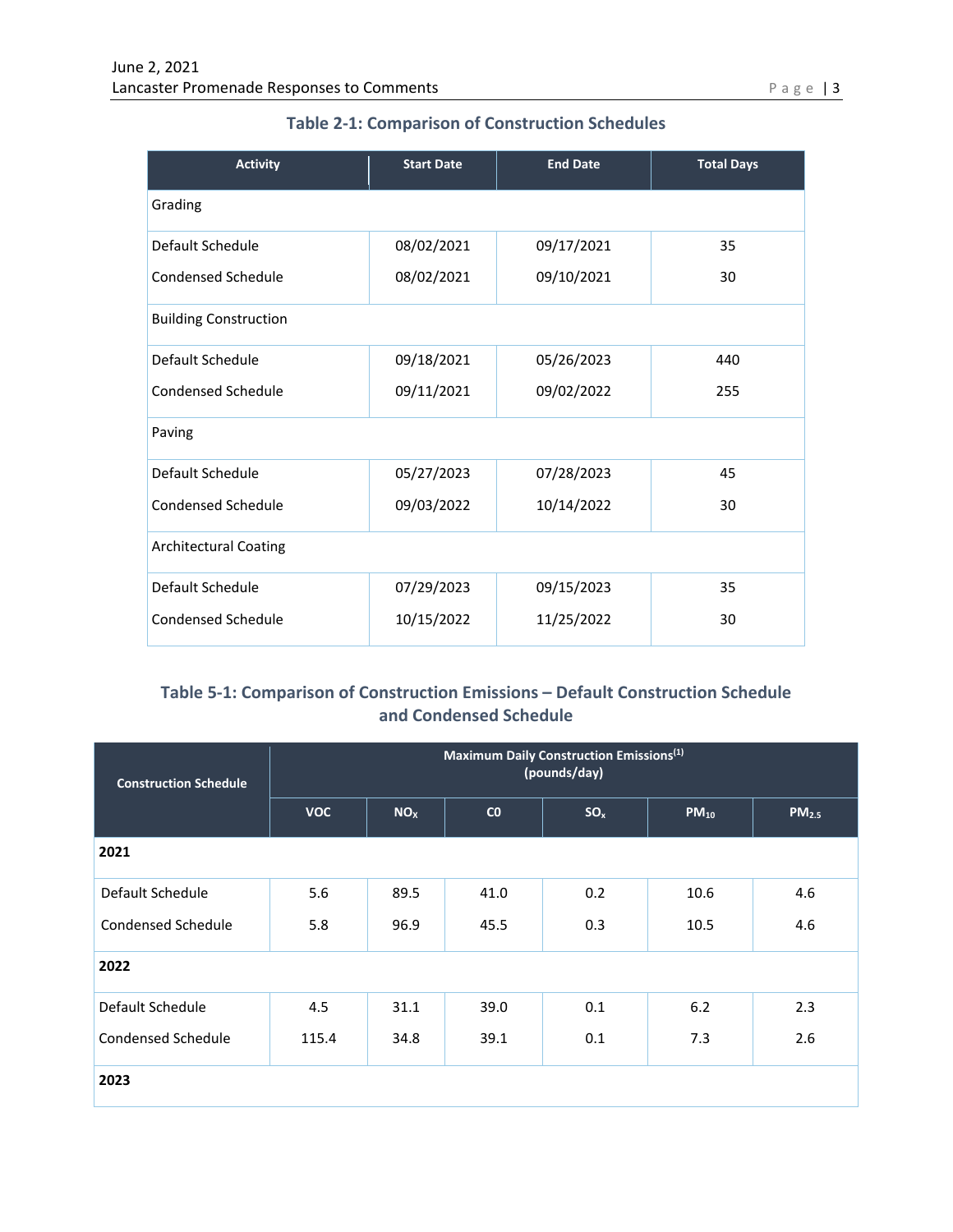#### June 2, 2021 Lancaster Promenade Responses to Comments **Page 14** and 2008 Page 14

| <b>Construction Schedule</b>                                                                                           | Maximum Daily Construction Emissions <sup>(1)</sup><br>(pounds/day) |                 |      |                 |           |                   |  |  |
|------------------------------------------------------------------------------------------------------------------------|---------------------------------------------------------------------|-----------------|------|-----------------|-----------|-------------------|--|--|
|                                                                                                                        | <b>VOC</b>                                                          | NO <sub>X</sub> | CO   | SO <sub>x</sub> | $PM_{10}$ | PM <sub>2.5</sub> |  |  |
| Default Schedule                                                                                                       | 96.1                                                                | 26.9            | 37.1 | 0.1             | 6.1       | 2.1               |  |  |
| Condensed Schedule                                                                                                     | 0.0                                                                 | 0.0             | 0.0  | 0.0             | 0.0       | 0.0               |  |  |
| <b>Maximum Daily Emissions3.6</b>                                                                                      |                                                                     |                 |      |                 |           |                   |  |  |
| Default Schedule                                                                                                       | 96.1                                                                | 89.5            | 41.0 | 0.2             | 10.6      | 4.6               |  |  |
| Condensed Schedule                                                                                                     | 115.4                                                               | 96.9            | 45.5 | 0.3             | 10.5      | 4.6               |  |  |
| Notes:                                                                                                                 |                                                                     |                 |      |                 |           |                   |  |  |
| $NOx = oxides$ of nitrogen<br>ROG = reactive organic gases<br>PM10 = particulate matter 10 microns or less in diameter |                                                                     |                 |      |                 |           |                   |  |  |
| $SOx$ = sulfur oxides<br>PM2.5 = particulate matter 2.5 microns or less in diameter<br>CO = carbon monoxide            |                                                                     |                 |      |                 |           |                   |  |  |
| PM emissions reflect SCAQMD Rule 403 reductions                                                                        |                                                                     |                 |      |                 |           |                   |  |  |
| Source: see Data Attachment                                                                                            |                                                                     |                 |      |                 |           |                   |  |  |

#### **Comment 3; Page 4. Unsubstantiated Reductions to Architectural and Area Coating Emission Factors**

Comment: The comment letter identifies several reductions to the default architectural and area coating emission factors that the commenter feels are unsubstantiated.

Response: The VOC emission rates assumed in the air quality/GHG study were extracted from the Antelope Valley Air Quality Management District (AVAQMD) Rule 1113 (screen capture of Table 1 below), which identifies the following VOC content limits for Primary Coatings, which are appropriate to use and serve as substantial evidence because AVAQMD is the applicable jurisdiction governing air quality in the project's region.

Flat Coatings: 50 grams/liter, effective 6/16/2014 (float coatings applies to interior residential)

Nonflat Coatings: 100 grams/liter, effective 6/18/2014 (Nonflat coatings applied to residential exterior)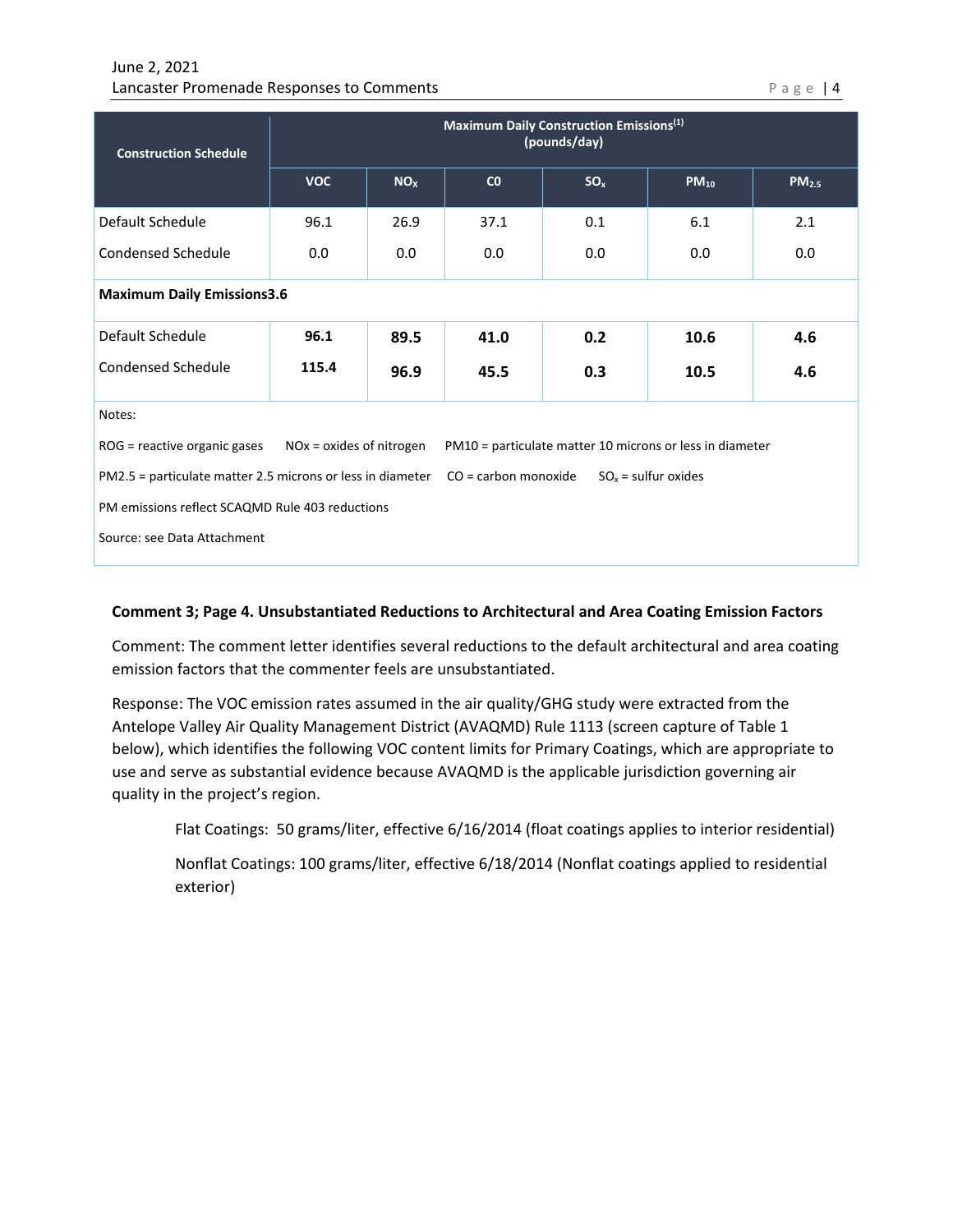## **Table 1** VOC CONTENT LIMITS FOR ARCHITECTURAL COATINGS

Limits are expressed in grams of VOC per liter<sup>a</sup> of Coating thinned to the manufacturer's maximum recommendation, excluding the volume of any water, Exempt Compounds, or Colorant added to tint bases. "Manufacturer's maximum recommendation" means the maximum recommendation for thinning that is indicated on the label or lid of the Coating container.

| 03/18/2003 06/18/2003 01/01/2004 6/18/2014 |
|--------------------------------------------|
|                                            |
| 50                                         |
| 100                                        |
| 150                                        |
|                                            |

Related to architectural coatings, the remarks contained on the CalEEMod Architectural Coatings data page include a typographical error. The remarks are hereby corrected as follows:

"VOC content for coating changed to reflect the use of very low VOC coatings for residential  $(10$ 50-g/l) and non-residential uses at 100 g/l) and for parking lot set at 50 g/l"

No further revisions to the IS/MND are required.

#### **Comment 4; Page 5**. **Unsubstantiated Changes to Fireplace and Woodstove Values**

Comment: The comment letter states that by including unsubstantiated reductions to the number of fireplaces and woodstoves, the model may underestimate the Project's area-source operational emissions and should not be relied upon to determine Project significance.

Response: The project design plan does not call for installing any wood or gas fireplaces, or wood stoves in any of the residential units. Therefore, the CalEEMod defaults in the air quality/GHG study were changed to zero for these emission sources. No revisions to the IS/MND are required.

#### **Comment 5; Page 5. Updated Analysis Indicates a Potentially Significant Air Quality Impact**

Comment: The comment letter states that a CalEEMod model has been run using different data than the commentor believes more accurately reflects the project and using this data results in the exceedance of AVAQMD's regional air quality threshold. The commentor prepared a new analysis using different data in a CalEEMod model run and incorporated the results in the letter.

Response: The commentor incorrectly uses default data in the provided CalEEMod model run and adjusted the assumptions used in the air quality/GHG study. For example the commentor did not account for the correct  $CO<sub>2</sub>$  intensity factor (see response to comment #1 above), used an arbitrary construction schedule that it is inconsistent with the applicant's anticipated construction schedule (see response to comment #2 above), inaccurately incorporates VOC content (see response to comment #3 above), and wood stoves/fireplaces (see response to comment #4 above). The modeling results in the air quality/GHG study and discussed above in prior responses provide air quality impact results that accurately reflect the project's construction and operational emissions. The results contained in the air quality/GHG study conclude that the project's emissions would not exceed any AVAQMD emission significance thresholds.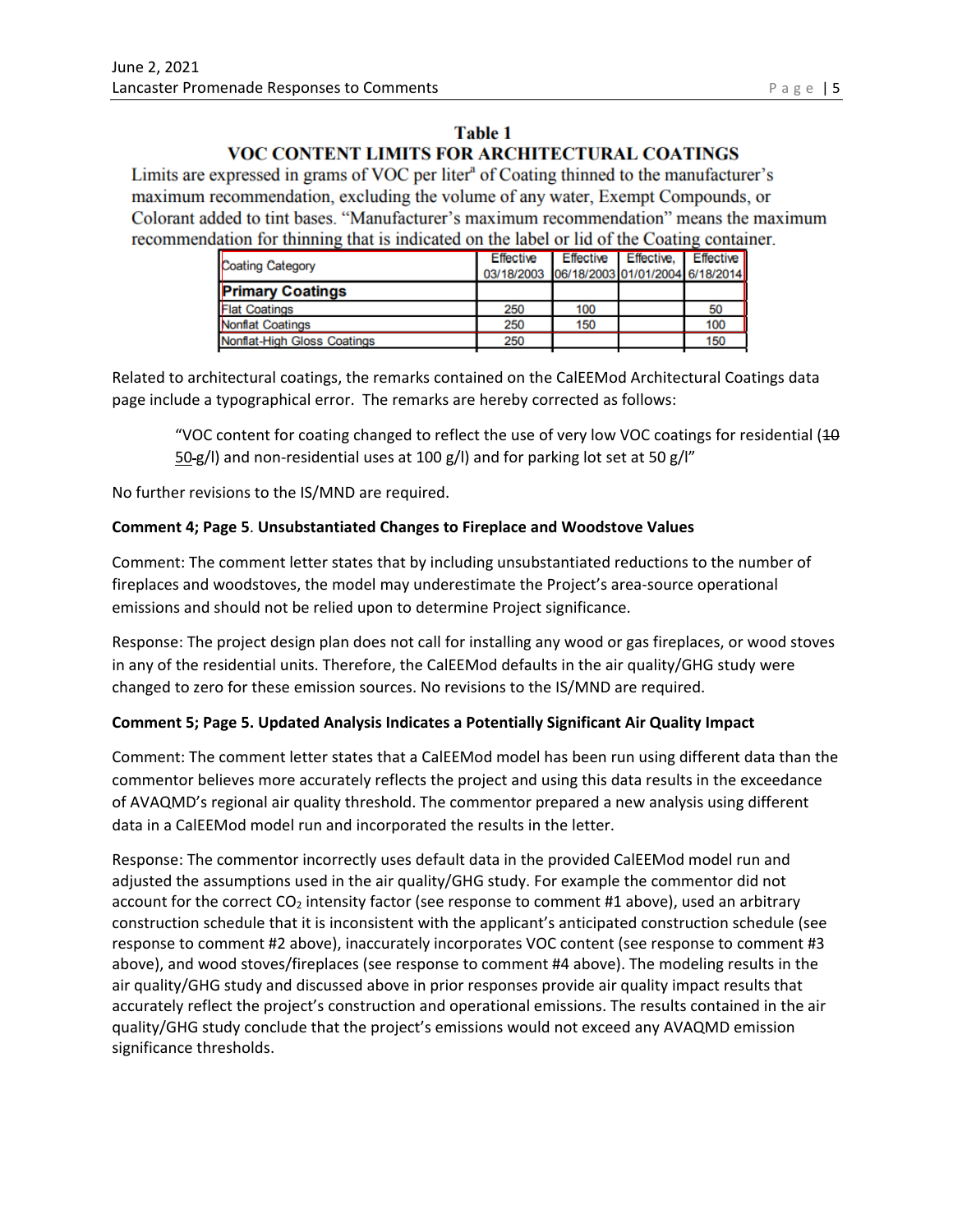Also, the study has a typographical error. On Page 55, the text states that construction is anticipated to commence in August 2021 and last for approximately 15 months; however, this statement is hereby corrected to indicate the construction schedule is estimated to last 18 months, which is consistent with the CalEEMod model outputs in the air quality/GHG study. No further revisions to the IS/MND are required.

#### **Comment 6: Page 6. Diesel Particulate Matter Health Emissions Inadequately Evaluated**

Comment: The comment letter states that the IS fails to adequately evaluate the project's constructionrelated and operational toxic air contaminant (TAC) emissions or make a reasonable effort to connect these emissions to potential health risks to nearby sensitive receptors. The comment letter goes on to state that the IS failed to follow the California Office of Environmental Health Hazards Assessment (OEHHA) guidance for performing health risk assessments (HRA).

Response: The OEHHA document recommendation is taken out of context and is misconstrued. First, the OEHHA document does not recommend as comment letter states that "all short-term projects lasting at least two months be evaluated…" [emphasis added]. The OEHHA document states, "Due to the uncertainty in assessing cancer risk from very short-term exposures, we do not recommend assessing cancer risk for projects lasting less than two months…" (p 8-18 of OEHHA Guidelines). This clearly is not a requirement to evaluate all projects lasting more than 2 months. While this quote is from Chapter 8, it is in Chapter 1, specifically Section 1.3 – Who Is Required to Conduct a Risk Assessment, where the need for a risk assessment is discussed. The very first sentence of the Section 1.3 states; "The Hot Spots Act requires that each local Air Pollution Control District or Air Quality Management District determine which facilities prepare an HRA." The AVAQMD CEQA Guidelines do not contain any requirement for residential construction projects or the normal operation of a residential to conduct an HRA. Finally, it should be noted that AVAQMD did not request preparation of an HRA.

Notwithstanding the above discussion, detailed responses were prepared to discuss the comments made by the comment letter review. These responses include:

- A critique of the screening model assessment by the commentor to quantify the project's construction and operational impacts on the surrounding environment.
- The preparation of a refined health risk assessment to quantify the project's construction and operational health impacts using a refined and more accurate air dispersion model and sitespecific information.
- The preparation of a refined health risk assessment to quantify the potential health risk and non-cancer hazards from the exposures to the diesel particulate matter emissions from State Route 14 on the project's future residents.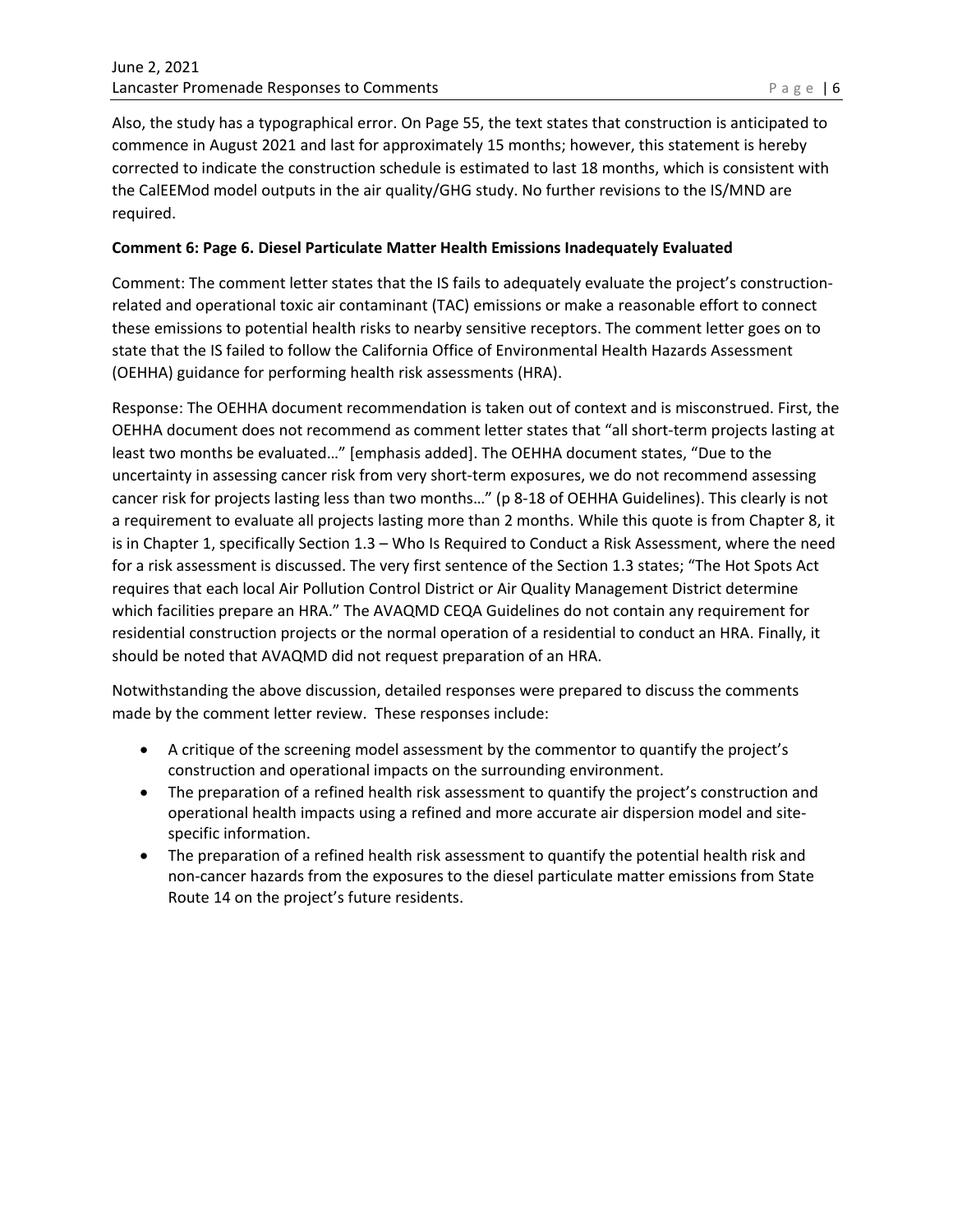#### **Health Risk Assessment Modeling**

The comment letter states on Page 9 the following regarding their performance of air dispersion modeling using a regulatory-approved screening model, AERSCREEN:

The model replaced SCREEN3, and AERSCREEN is included in the OEHHA and the California Air Pollution Control Officers Associated (CAPCOA) guidance as the appropriate air dispersion model for Level 2 health risk screening analyses (HRSAs). A Level 2 HRSA utilizes a limited amount of sitespecific information to generate maximum reasonable downwind concentrations of air contaminants to which nearby sensitive receptors may be exposed. If an unacceptable air quality hazard is determined to be possible using AERSCREEN, a more refined modeling approach is required prior to approval of the Project.

#### **Construction Health Risk Impacts**

Notwithstanding the above discussion, a refined construction HRA was prepared for this project to confirm the conclusions reached in the IS/MND. The HRA in the comment letter applied the USEPA AERSCREEN air dispersion model to calculate DPM concentrations downwind of the project during construction. The AERSCREEN model is designed to provide conservative analyses (i.e. overestimation of impacts) using fictitious meteorological data and non-specific receptor locations to screen projects at a less specific level when site-specific meteorological and receptor data is not available. Because of the screening and generic nature of the AERSCREEN model, the HRA provided in the comment letter substantially overestimates the potential diesel particulate matter (DPM)–caused cancer risks from the project construction.

In lieu of the more generic AERSCREEN model, the following HRA applied the more specific USEPA AERMOD air dispersion model that estimates the impacts of single or multiple emission sources, using actual site-specific meteorological conditions and actual physical locations of sensitive receptors. Because of these factors, the AERMOD model will provide much more accurate impact results than those produced by a data-limited screening model such as the AERSCREEN Model used in the comment letter.

Table 6-1 provides the general AERMOD modeling assumptions used in the construction HRA, while Table 6-2 summarizes the construction emission source configuration. Table 6-3 summarizes the assumptions in estimating cancer risks applying the OEHHA guidance referred to in the comment letter in evaluating the construction of cancer risks. The AERMOD model estimates a DPM concentration during construction of 0.0319 ug/m<sup>3</sup> at the maximum impacted sensitive receptor located at an existing residence to the east of the project site across 20<sup>th</sup> Street. Table 6-4 summarizes the construction cancer risks calculated for the maximum impacted receptor types using the more refined AERMOD air dispersion model. Table 6-4 also displays the AVAQMD cancer risk significance threshold of 10 in one million.

As noted in Table 6-4, the cancer risk at the maximum impacted sensitive receptor is less than the AVAQMD cancer risk significance threshold of 10 in one million. The maximum cancer risk at the prebirth to 2 years old receptor type is 5.1 in one million. This risk level compares to the maximum construction impact of 21.5 in one million identified in the comment letter. The significant difference in cancer risk ratios between the two analyses methods is attributable to the use of a more accurate and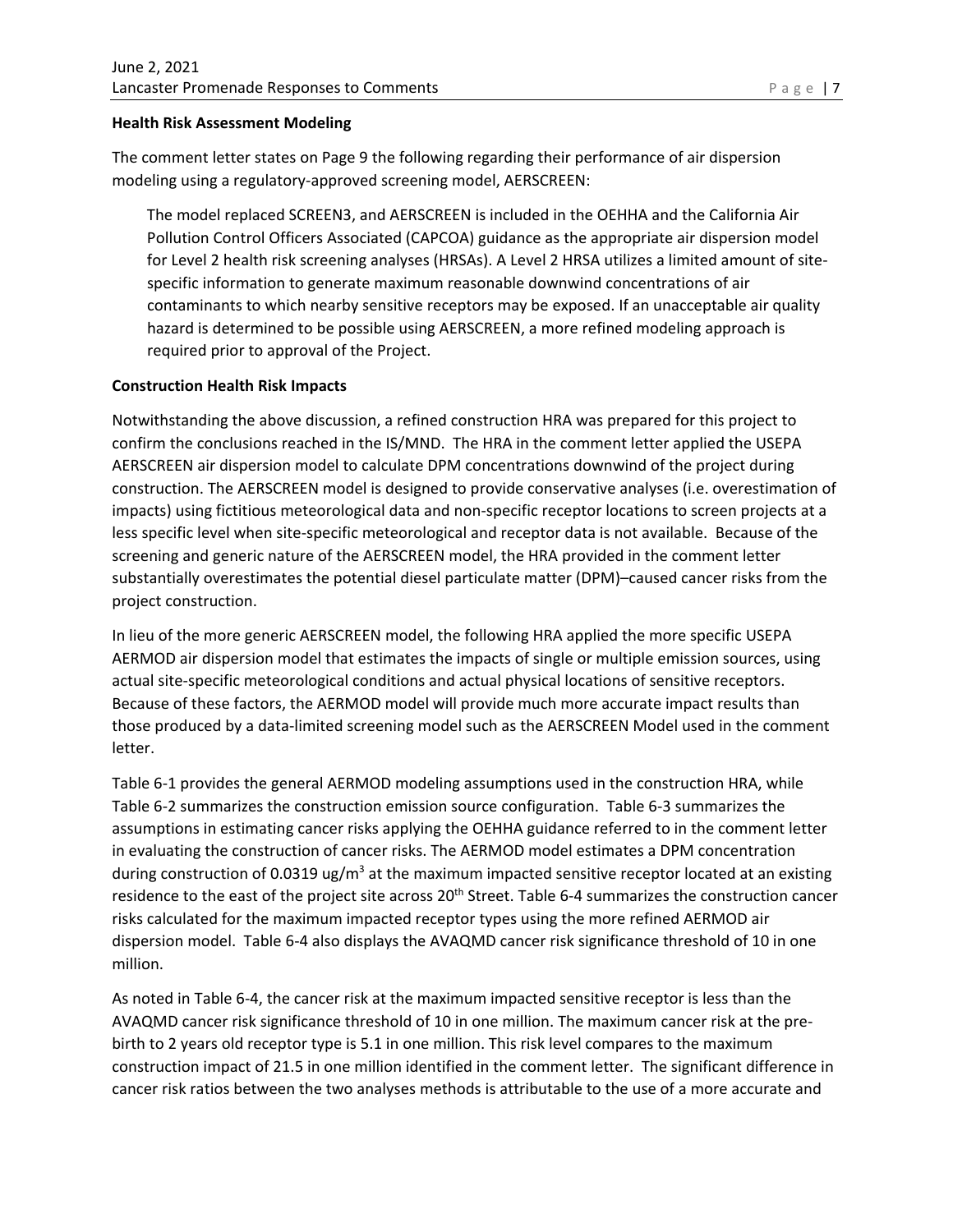precise AERMOD air dispersion model that takes into account site-specific meteorological conditions and accurate locations of actual receptors as compared with the screening model used in the comment letter. Based on the results of the AERMOD air dispersion model, the findings in the IS/MND do not require revisions.

| <b>Feature</b>                 | <b>Assumption</b>                                                                                                                                                             |
|--------------------------------|-------------------------------------------------------------------------------------------------------------------------------------------------------------------------------|
| Terrain processing             | • Complex terrain; elevations were obtained for the project site using the<br>EPA AERMAP terrain data pre-processor                                                           |
| Land Use                       | • Urban based on land use patterns surrounding the project site                                                                                                               |
| Meteorological Data            | • Fox Field, Lancaster for the years 2009 to 2013 from the CARB HARP2<br>data source as representative of meteorological conditions at the project<br>site                    |
| Receptor locations and heights | • A network grid of 25x25 meter cells was used that included all nearby<br>existing residences to the east and south of the project site<br>• Receptors placed a ground-level |

# **Table 6-1: AERMOD Modeling Assumption**

# **Table 6-2: Summary of Construction Emission Source Configurations**

| <b>Emission Source</b><br><b>Type</b> | <b>Geometric</b><br>Configuration | <b>Relevant Assumptions</b>                                                                                                                                                                                                                                                                                                 |
|---------------------------------------|-----------------------------------|-----------------------------------------------------------------------------------------------------------------------------------------------------------------------------------------------------------------------------------------------------------------------------------------------------------------------------|
| Offroad<br>Construction<br>Equipment  | Polygon Area Source               | • Stack release: height: 5 meters<br>• Size of area source: 107,404.0 square meters (covers entire site)<br>• Construction duration: $08/2/2021$ to $11/25/2022$ (480 days)<br>• Annual average DPM emission rate: 216 pounds per 480 days<br>(Comment Letter estimate)<br>Operations: 8 hours/day (7am to 3pm 5 days/week) |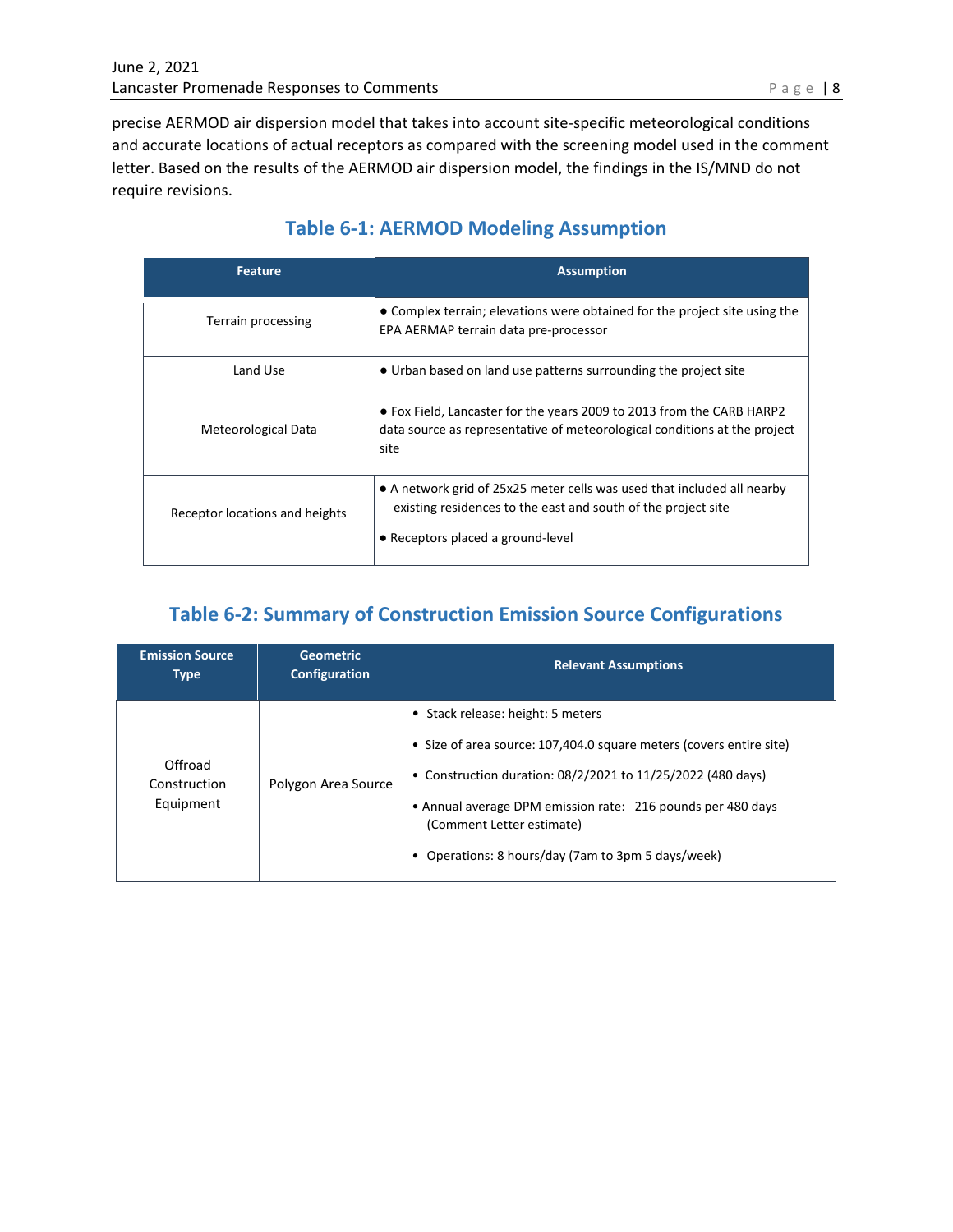# **Table 6-3: Exposure Assumptions for Construction Cancer Risk – OEHHA Guidance**

|                                                                                                                                  | <b>Exposure Frequency, EF</b> |           | <b>Exposure</b>                | <b>Age Sensitivity</b>  | <b>Time at Home</b>    | <b>Daily Breathing</b>      |
|----------------------------------------------------------------------------------------------------------------------------------|-------------------------------|-----------|--------------------------------|-------------------------|------------------------|-----------------------------|
| <b>Receptor Type</b>                                                                                                             | Hours/day                     | Days/year | <b>Duration, ED</b><br>(years) | <b>Factors</b><br>(ASF) | <b>Factor</b><br>(TAH) | Rate<br>(DBR)<br>(L/kg-day) |
| Sensitive/Residential Receptor-Pre-birth to 2 years old                                                                          |                               |           |                                |                         |                        |                             |
| 3 <sup>rd</sup> Trimester to Birth                                                                                               | 24                            | 350       | 0.25                           | 10                      | 0.85                   | 361                         |
| 0 to 2 years                                                                                                                     | 24                            | 350       | 1.07                           | 10                      | 0.85                   | 1,090                       |
| <b>Child</b>                                                                                                                     |                               |           |                                |                         |                        |                             |
| 2 to 16 years                                                                                                                    | 24                            | 350       | 1.32                           | 3                       | 0.72                   | 572                         |
| <b>Adult</b>                                                                                                                     |                               |           |                                |                         |                        |                             |
| 17 years and older                                                                                                               | 24                            | 350       | 1.32                           | 1                       | 0.73                   | 261                         |
| (L/kg-day) = liters per kilogram body weight per day<br>The total duration of construction: 480 days<br>Source: OEHHA March 2015 |                               |           |                                |                         |                        |                             |

# **Table 6-4: Summary of Project Construction Health Risk Assessment**

| Predicted Annual Average DPM Air Concentration at the Maximum Impacted Sensitive Receptor: 0.0319 μg/m <sup>3</sup> |                                                |                                         |                                           |  |  |
|---------------------------------------------------------------------------------------------------------------------|------------------------------------------------|-----------------------------------------|-------------------------------------------|--|--|
|                                                                                                                     | <b>Cancer Risk (per million)</b>               |                                         |                                           |  |  |
| Location $(1)$                                                                                                      | <b>Maximum</b><br><b>Proposed Project Risk</b> | <b>Significance</b><br><b>Threshold</b> | <b>Exceeds Significance</b><br>Threshold? |  |  |
| <b>Maximum Impacted Sensitive</b>                                                                                   |                                                |                                         |                                           |  |  |
| Receptor (Prebirth to 2 years old)                                                                                  | 5.1                                            | 10                                      | No                                        |  |  |
| Maximum Impacted Child Receptor                                                                                     | 0.8                                            | 10                                      | No                                        |  |  |
| Maximum Impacted Adult Receptor                                                                                     | 0.4                                            | 10                                      | No                                        |  |  |

#### **Operational Health Risk Assessment**

The comment letter's analysis of the project's operational health impacts is significantly flawed, resulting in an overestimate of DPM emissions and, consequently, operational health impacts. The flaws in the comment letter analysis are as follows:

• The comment letter used both onsite and offsite mobile emissions (regional emissions) to represent onsite emissions (localized emissions). This assumption is the equivalent of having all 6,487 vehicle trips related to project operations that would normally be assumed to travel regionally up to [1](#page-8-0)0.8 miles<sup>1</sup> instead site travel exclusively on the project site. Because of the residential nature of this project, a substantial percentage (approximately 83 percent – see explanation below) of the daily mobile source emissions occurs offsite as the project vehicles travel to and from the project site each day. The comment letter's assumption that all travel

<span id="page-8-0"></span> $1$  10.8 miles is based on CalEEMod defaults for various residential and commercial trip types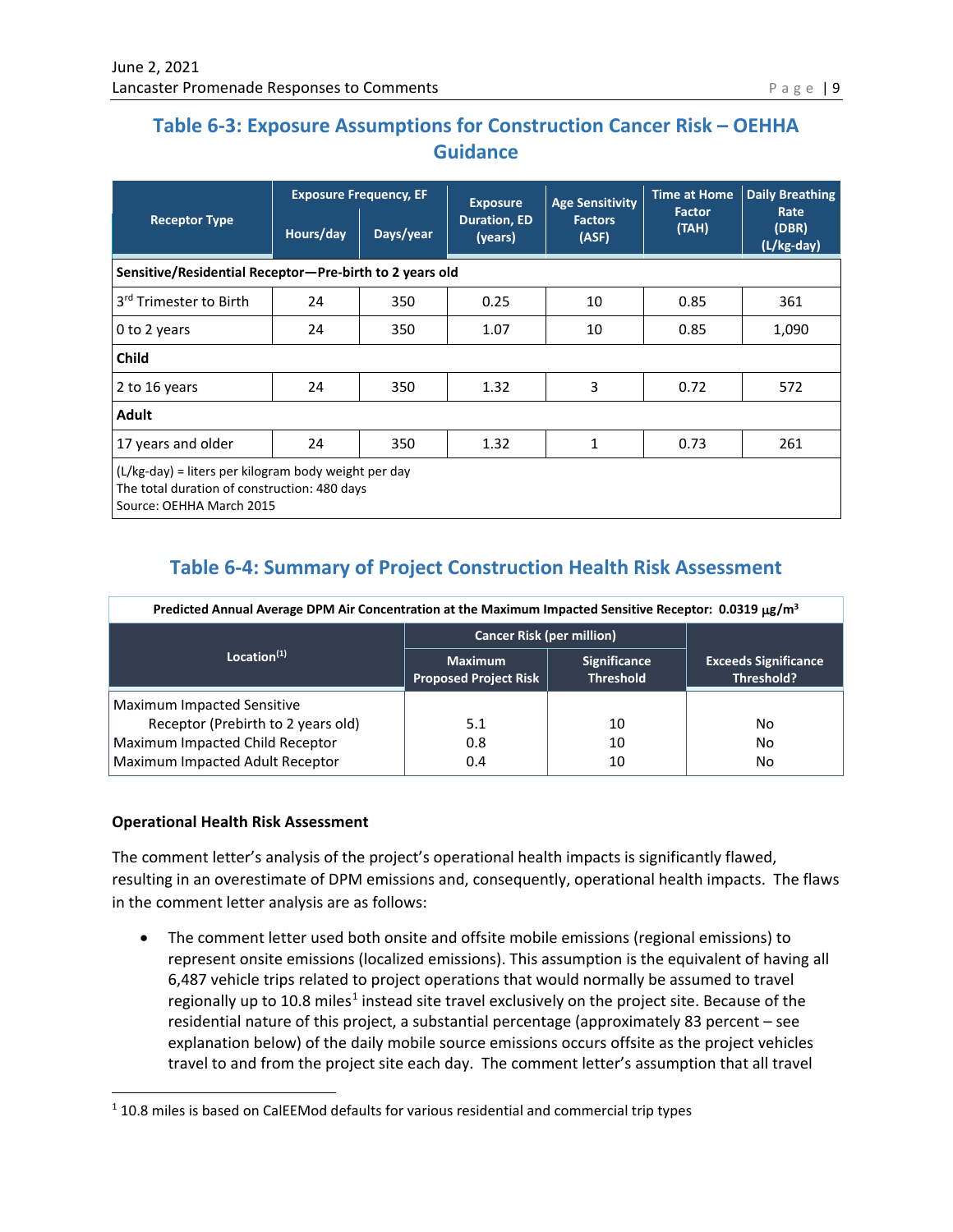will occur onsite results in a substantial overestimation of operational DPM emissions and attendant operational cancer risks.

- A review of the CalEEMod operational  $PM_{10}$  exhaust emissions identifies three operational sources of the PM $_{10}$  exhaust - area sources, energy sources, and mobile sources. The PM $_{10}$ exhaust emissions from the project's area sources and energy sources result from the combustion of natural gas for heating and gasoline from landscape equipment, respectively, both non-diesel PM $_{10}$  exhaust emission sources. However, the comment letter's analysis included the non-diesel emissions as diesel emissions even though not all equipment will be diesel fueled. This assumption results in a substantial overestimation of operational DPM emissions and attendant operational cancer risks.
- The calculated CalEEMod mobile source  $PM_{10}$  exhaust emissions are a combination of  $PM_{10}$ exhaust from gasoline vehicles and diesel vehicles as CalEEMod does not provide an emission separation by fuel type. The comment letter's assumption is that all  $PM_{10}$  exhaust emissions are DPM emissions from diesel vehicles even though not all vehicles are diesel fueled. This assumption in the comment letter results in a substantial overestimation of operational DPM emissions and attendant operational cancer risk.

A new, more accurate, and refined operational health risk assessment was prepared that addressed the above flaws. As a conservative assumption, it was first assumed that the mobile source  $PM_{10}$  exhaust estimated in CalEEMod is entirely comprised of DPM as diesel  $PM_{10}$  exhaust. For this project, the CalEEMod annual mobile source DPM as PM<sub>10</sub> exhaust emission is 0.0466 tons per year or 93.2 pounds per day. This emission total reflects the emissions from both onsite and offsite vehicle travel. The CalEEMod model, unfortunately, does not provide a breakdown of onsite versus offsite mobile source emissions. However, one way to estimate the onsite emissions is to assume an average trip length for vehicle travel within the project site. Based on a review of the project site plan, a representative onsite trip length is 0.2 miles. In other words, each project vehicle is assumed to travel 0.2 miles while traveling onsite. Assuming this onsite trip distance results in a CalEEMod-estimated onsite DPM motor vehicle exhaust emissions of 0.00802 tons/year or approximately 17 percent of the combined total onsite and offsite PM<sub>10</sub> motor vehicle emissions calculated by CalEEMod, e.g., offsite mobile source emissions comprise 83 percent of the total mobile source emissions.

The operational health risk assessment assumed the same AERMOD air dispersion model, area source emission configuration, meteorological data, and receptor locations used in estimating construction impacts. The maximum operational annual DPM concentration was 0.0099  $\mu$ g/m<sup>3</sup> at an existing residential receptor located across 20<sup>th</sup> Street W, east of the project. This DPM concentration compares to the flawed estimate of 0.1326 ug/m<sup>3</sup> in the comment letter. Again, this difference results from the flawed assumptions identified above in applying a simplified overly conservative screening air dispersion model to examine air quality impacts.

Table 6.5 summarizes the combined lifetime construction and operation health risk. As shown therein, the maximum lifetime cancer risk is 8.7 in one million, a risk level less than the AVAQMD threshold level of 10 in one million. This refined risk estimate compares to the highly inaccurate estimated lifetime cancer risk of 95 in one million identified in the comment letter.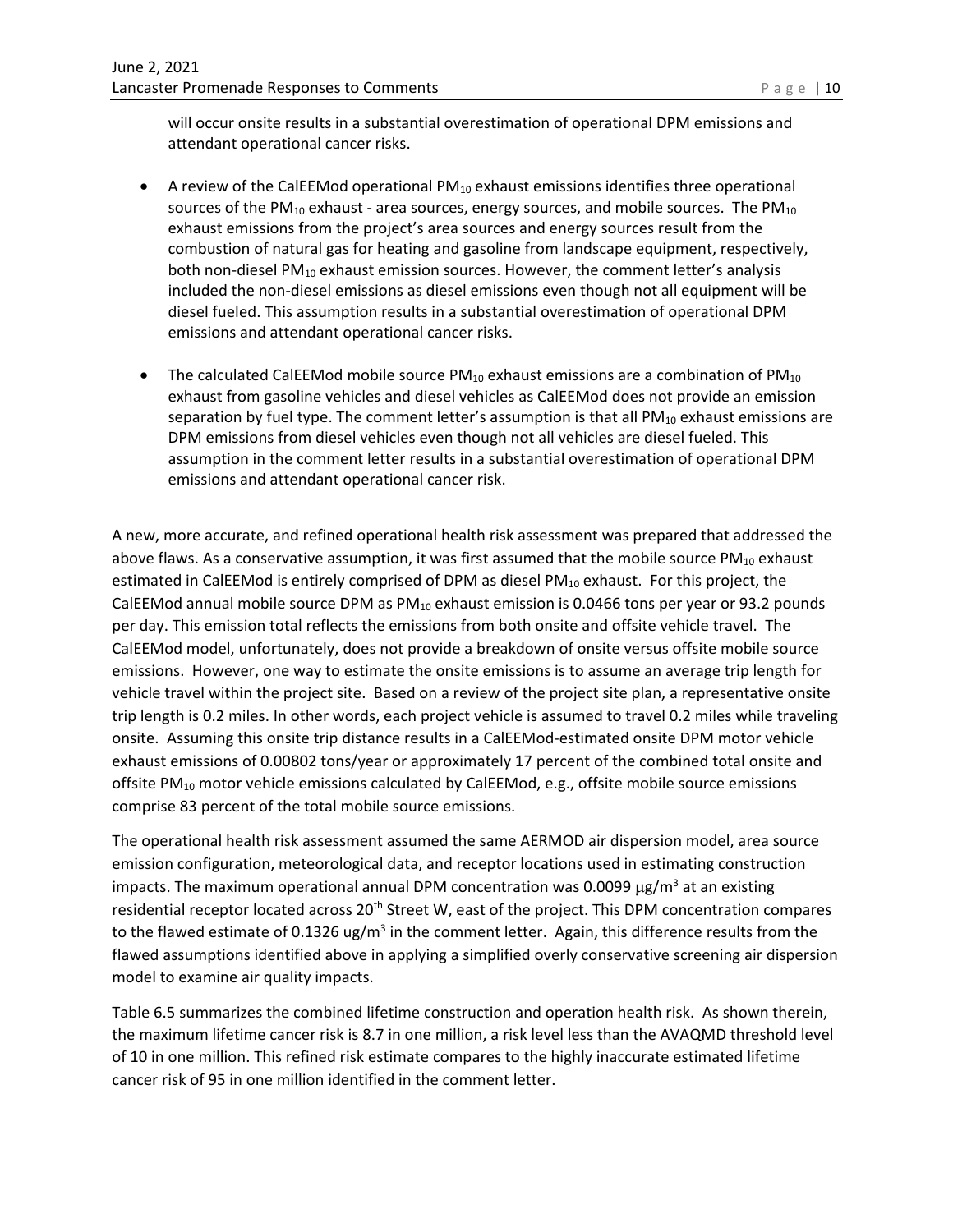| Table 6.5: Estimated Project Lifetime Construction and Operational Health Risks |  |  |
|---------------------------------------------------------------------------------|--|--|
|---------------------------------------------------------------------------------|--|--|

|              |                | <b>DPM</b> | <b>CPF</b>           | <b>DBR</b> | <b>ED</b>    | EF.    | <b>AT</b> |            |              | <b>Cancer Risk</b> |                             |  |
|--------------|----------------|------------|----------------------|------------|--------------|--------|-----------|------------|--------------|--------------------|-----------------------------|--|
|              |                | (ug/m3)    | g/kg-day)'(l/kg-day) |            | (years)      | (days) | (years)   | <b>TAH</b> | <b>ASF</b>   | (/million)         |                             |  |
| Construction | 3rd to 0       | 0.0319     | 1.1                  | 361        | 0.25         | 350    | 25550     | 0.85       | 10           | 0.37               | 3rd Trimester= 0.37/million |  |
| Construction | $\mathbf{1}$   | 0.0319     | $1.1\,$              | 1090       | 1.09         | 350    | 25550     | 0.85       | 10           | 4.85               | <b>Infant Exposure</b>      |  |
| Operation    | $\overline{2}$ | 0.0099     | 1.1                  | 1090       | 0.66         | 350    | 25550     | 0.85       | 10           | 0.91               | 5.77 / million              |  |
| Operation    | 3              | 0.0099     | $1.1\,$              | 572        | 1            | 350    | 25550     | 0.72       | 3            | 0.18               |                             |  |
| Operation    | 4              | 0.0099     | $1.1\,$              | 572        | $\mathbf{1}$ | 350    | 25550     | 0.72       | 3            | 0.18               |                             |  |
| Operation    | 5              | 0.0099     | $1.1\,$              | 572        | $\mathbf{1}$ | 350    | 25550     | 0.72       | 3            | 0.18               |                             |  |
| Operation    | 6              | 0.0099     | 1.1                  | 572        | $\mathbf{1}$ | 350    | 25550     | 0.72       | 3            | 0.18               |                             |  |
| Operation    | $\overline{7}$ | 0.0099     | 1.1                  | 572        | $\mathbf{1}$ | 350    | 25550     | 0.72       | 3            | 0.18               |                             |  |
| Operation    | 8              | 0.0099     | $1.1\,$              | 572        | $\mathbf{1}$ | 350    | 25550     | 0.72       | 3            | 0.18               |                             |  |
| Operation    | 9              | 0.0099     | 1.1                  | 572        | $\mathbf{1}$ | 350    | 25550     | 0.72       | 3            | 0.18               | Child                       |  |
| Operation    | 10             | 0.0099     | $1.1\,$              | 572        | $\mathbf{1}$ | 350    | 25550     | 0.72       | $\mathbf{1}$ | 0.06               | Exposure                    |  |
| Operation    | 11             | 0.0099     | $1.1\,$              | 572        | $\mathbf{1}$ | 350    | 25550     | 0.72       | $\mathbf{1}$ | 0.06               | $1.72$ /million             |  |
| Operation    | 12             | 0.0099     | $1.1\,$              | 572        | $\mathbf 1$  | 350    | 25550     | 0.72       | $\mathbf{1}$ | 0.06               |                             |  |
| Operation    | 13             | 0.0099     | $1.1\,$              | 572        | $\mathbf{1}$ | 350    | 25550     | 0.72       | $\mathbf{1}$ | 0.06               |                             |  |
| Operation    | 14             | 0.0099     | 1.1                  | 572        | $\mathbf{1}$ | 350    | 25550     | 0.72       | 1            | 0.06               |                             |  |
| Operation    | 15             | 0.0099     | 1.1                  | 572        | $\mathbf{1}$ | 350    | 25550     | 0.72       | $\mathbf{1}$ | 0.06               |                             |  |
| Operation    | 16             | 0.0099     | 1.1                  | 572        | $\mathbf{1}$ | 350    | 25550     | 0.72       | $\mathbf{1}$ | 0.06               |                             |  |
| Operation    | 17             | 0.0099     | 1.1                  | 572        | $\mathbf{1}$ | 350    | 25550     | 0.73       | $\mathbf{1}$ | 0.06               |                             |  |
| Operation    | 18             | 0.0099     | 1.1                  | 572        | $\mathbf{1}$ | 350    | 25550     | 0.73       | $\mathbf{1}$ | 0.06               |                             |  |
| Operation    | 19             | 0.0099     | 1.1                  | 572        | $\mathbf{1}$ | 350    | 25550     | 0.73       | $\mathbf{1}$ | 0.06               |                             |  |
| Operation    | 20             | 0.0099     | 1.1                  | 572        | $\mathbf{1}$ | 350    | 25550     | 0.73       | $\mathbf{1}$ | 0.06               |                             |  |
| Operation    | 21             | 0.0099     | 1.1                  | 572        | $\mathbf{1}$ | 350    | 25550     | 0.73       | $\mathbf{1}$ | 0.06               |                             |  |
| Operation    | 22             | 0.0099     | 1.1                  | 572        | $\mathbf{1}$ | 350    | 25550     | 0.73       | $\mathbf{1}$ | 0.06               |                             |  |
| Operation    | 23             | 0.0099     | 1.1                  | 572        | $\mathbf{1}$ | 350    | 25550     | 0.73       | $\mathbf{1}$ | 0.06               | Adult                       |  |
| Operation    | 24             | 0.0099     | 1.1                  | 572        | $\mathbf 1$  | 350    | 25550     | 0.73       | $\mathbf{1}$ | 0.06               | Exposure                    |  |
| Operation    | 25             | 0.0099     | 1.1                  | 572        | $\mathbf{1}$ | 350    | 25550     | 0.73       | $\mathbf{1}$ | 0.06               | 0.9 / million               |  |
| Operation    | 26             | 0.0099     | $1.1\,$              | 572        | 1            | 350    | 25550     | 0.73       | $\mathbf{1}$ | 0.06               |                             |  |
| Operation    | 27             | 0.0099     | $1.1\,$              | 572        | $\mathbf{1}$ | 350    | 25550     | 0.73       | $\mathbf{1}$ | 0.06               |                             |  |
| Operation    | 28             | 0.0099     | 1.1                  | 572        | $\mathbf{1}$ | 350    | 25550     | 0.73       | $\mathbf{1}$ | 0.06               |                             |  |
| Operation    | 29             | 0.0099     | 1.1                  | 572        | $\mathbf 1$  | 350    | 25550     | 0.73       | $\mathbf{1}$ | 0.06               |                             |  |
| Operation    | 30             | 0.0099     | $1.1\,$              | 572        | $\mathbf{1}$ | 350    | 25550     | 0.73       | $\mathbf{1}$ | 0.06               |                             |  |
|              |                |            |                      |            |              |        |           |            |              |                    |                             |  |
|              |                |            |                      |            |              |        |           |            | Total        | 8.7                | /million                    |  |

Note that this new operational health impact assessment provides a conservative estimate (in terms of over-estimating) of the impacts from DPM emissions. This refined cancer risk result assumes that the heavy-duty truck DPM emissions remain constant at their 2023 emission levels into the future. However, at least for the next few years, it is expected that the truck DPM emission factors will decline from their 2023 levels as new and cleaner vehicles replace older and more polluting trucks in response to ever-tightening emission standards for heavy-duty trucks. This fact, in turn, will result in a lower estimate of the operational DPM emissions and cancer risks.

#### **Comment 7; Page 8. The IS fails to address the non-cancer health risks posed to future, onsite receptors as a result of proximity to State Route 14 ("SR 14").**

Response: As identified in this comment, TACs can also cause chronic (long-term) effects related to noncancer illnesses such as reproductive effects, birth defects, or adverse environmental effects. Non-cancer health risks are conveyed in terms of the hazard index (HI), a ratio of the predicted concentration of the facility's TAC emissions to a concentration considered acceptable to public health professionals. A significant risk is defined as an HI of 1 or greater. An HI of less than 1 indicates that no significant health risks are expected from the facility's TAC emissions. The following equation gives the relationship for the non-cancer hazards of TACs:

$$
HI = C_{ann}/REL
$$
 (EQ-1)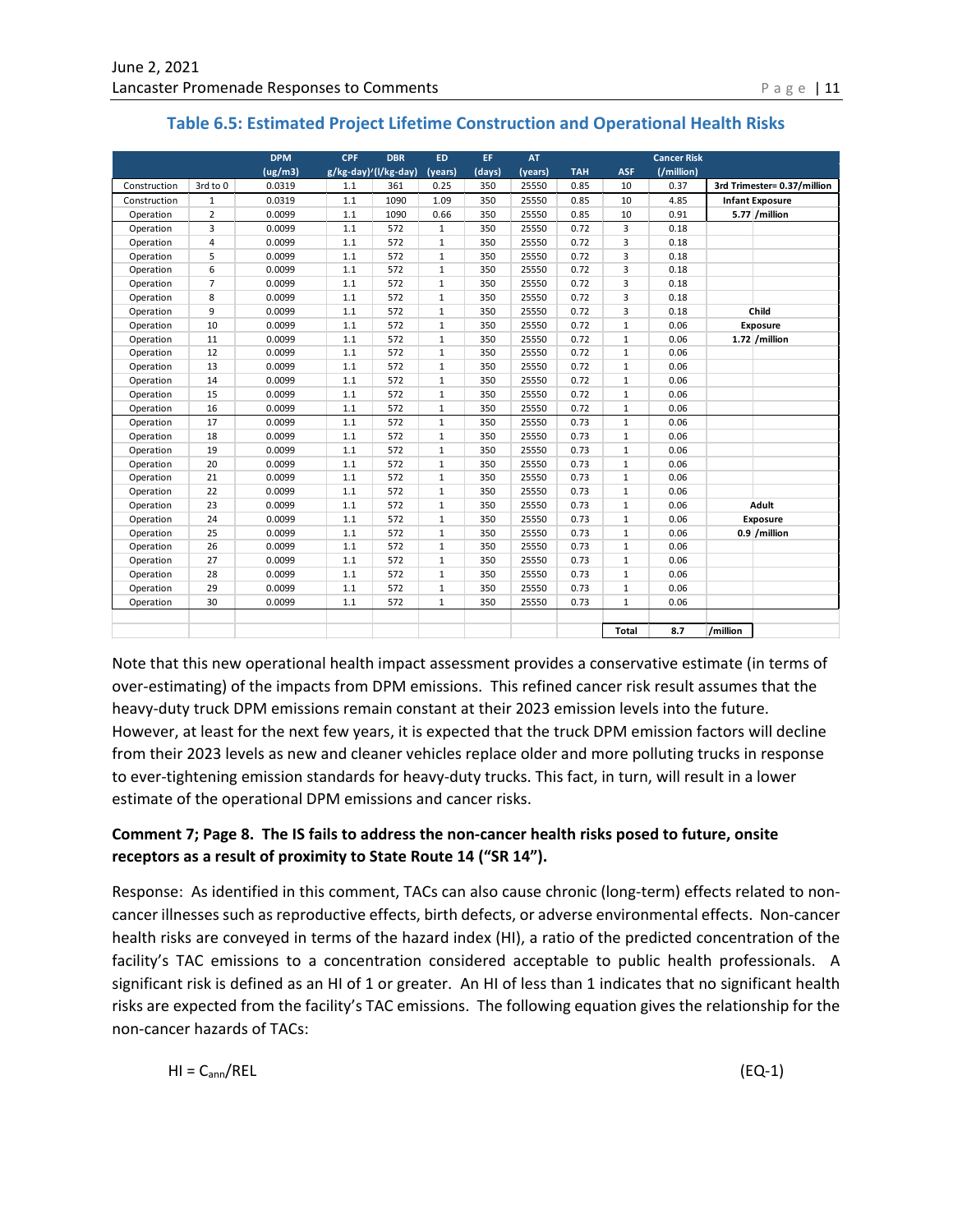Where:

HI = Hazard Index: an expression of the potential for chronic non-cancer health risks  $C<sub>ann</sub>$  = Annual average TAC concentration: for purposes of this assessment, DPM ( $\mu$ g/m<sup>3</sup>) REL = Reference Exposure Level, the DPM concentration at which no adverse health effects are anticipated; for DPM REL = 5  $\mu$ g/m<sup>3</sup>)

Note that the HRA for SR14 was expanded to include and estimate both the non-cancer hazard index and the estimation of the lifetime cancer risk to the project's residents from the SR14 DPM emissions.

To estimate the cancer risks and non-cancer hazards to the project's residents from exposures to DPM from the SR14 traffic requires information on traffic volumes, speeds, and emission rates. Traffic information was derived from the California Department of Transportation (CalTrans) annual vehicle miles traveled summaries for 2019, the latest year available from CalTrans (and before the Covid 19 anomalous traffic patterns in 2020). In the following health risk assessment, the focus was placed on estimating the DPM emissions (as PM<sub>10</sub> exhaust) from heavy-duty trucks which are responsible for over 95 percent of the total mobile source DPM emissions (diesel cars and trucks). The emission factors for DPM were obtained from the ARB EMFAC2017 mobile source emission model for the portion of Los Angeles County within the Mojave Desert for the year 2023.

The estimation of the DPM emissions from SR 14 was derived using the following equation:

$$
DPM \text{ Emissions} = \sum_{1}^{n} (AADT_i) \times (Trip Length) \times (EF_i) \times CF \tag{EQ-2}
$$

Where:

DPM Emissions in grams/sec along the trip length for all vehicles AADT $_i$ : annual average daily travel for vehicle class i (trips/day) Trip Length: length of the vehicle trips in the AERMOD model = 0.5 miles for all vehicles EF<sub>i</sub>: DPM (as PM<sub>10</sub> exhaust) emission factor for vehicle class i in grams/mile CF: conversion factor from grams/day to grams/sec (1.157E-05) i: diesel vehicle class assumed to be light heavy-duty trucks, medium-heavy duty trucks, and heavy-heavy duty trucks

 $N =$  number of vehicle classes  $(4 -$  light-heavy duty vehicle class is comprised of two sub-classes,LHDT1 and LHDT2 in addition to MHDT and HHDT)

Table 7-1 summarizes the relevant traffic and emission factor data used in the analysis to quantify the relative health impacts of DPM emissions from SR14 on the project's residences. The SR14 DPM emission data were input into the AERMOD air dispersion model with the meteorological and receptor assumptions described earlier for the project construction and operational emission impacts. The SR14 emissions was represented as a line volume source within the AERMOD model an emission release height of 3.11 meters within the AERMOD model.

Table 7-2 summarizes the health impacts of the DPM emissions on the future project residences from DPM emissions from SR14, which is further detailed in Table 7-3. This refined cancer risk result assumes that the heavy-duty truck DPM emissions remain constant at their 2023 emission levels into the future.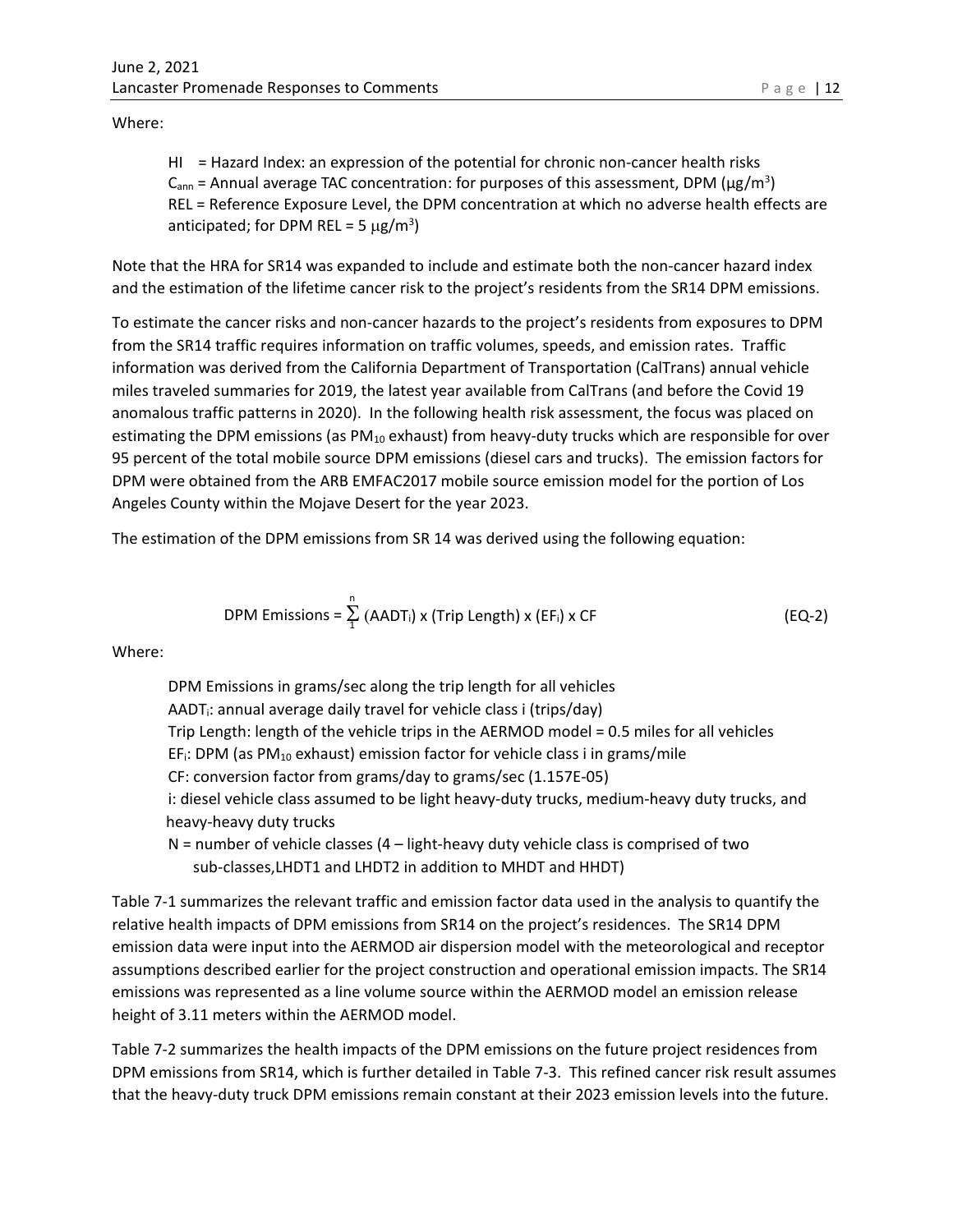However, at least for the next few years, it is expected that the truck DPM emission factors will decline from their 2023 levels as new and cleaner vehicles replace older and more polluting trucks in response to ever-tightening emission standards for heavy-duty trucks. This fact, in turn, will result in a lower estimate of the operational DPM emissions and cancer risks.

As noted from Table 7-2, the DPM emissions from diesel traffic moving along SR14 to the west of the project would not result in either cancer risks or non-cancer hazards that exceed the health significance thresholds recommended by the AVAQMD.

| <b>Metric</b>                                      | <b>Assumption</b>                                                                                                                                    |  |  |  |  |  |  |
|----------------------------------------------------|------------------------------------------------------------------------------------------------------------------------------------------------------|--|--|--|--|--|--|
| <b>Annual Average Daily</b><br>$T$ raffic $^{(1)}$ | 51,000                                                                                                                                               |  |  |  |  |  |  |
| Vehicle Fleet Mix <sup>(1)</sup>                   | % trucks:<br>4.9%<br>% trucks as 2-axle: 40.9%<br>% trucks as 3-axle: 8.5%<br>% trucks as 4+ axle: 50.6%                                             |  |  |  |  |  |  |
| Diesel Fleet Mix <sup>(2)</sup>                    | % 2-axle (LHDT1) as DSL: 53.2%<br>% 2-axle (LHDT2) as DSL: 74.7%<br>% 3-axle (MHDT) as DSL: 86.1%<br>\$4+axle (HHDT) as DSL: 100%                    |  |  |  |  |  |  |
| Annual Average Daily<br>Diesel Truck Trips         | LHDT1: 426<br>LHDT2: 169<br>AADT x %Trucks x % Truck Class x %DSL<br><b>MHDT: 185</b><br>HHDT: 1,272<br>Total: 2,051                                 |  |  |  |  |  |  |
| Average Vehicle<br>Speed                           | 60 mph for all vehicles                                                                                                                              |  |  |  |  |  |  |
| Vehicle Trip Length <sup>(3)</sup>                 | 0.5 miles of SR14 along the western border of<br>the project                                                                                         |  |  |  |  |  |  |
| Vehicle DPM<br>Emission Factors <sup>(4)</sup>     | LHDT1: 0.0199 grams/mile<br>LHDT2: 0.0184 grams/mile<br>MHDT: 0.0166 grams/mile<br>HHDT: 0.0287 grams/mile                                           |  |  |  |  |  |  |
| Average DPM<br>Emissions                           | LHDT1: 4.83E-05 grams/sec<br>LHDT2: 1.76E-05 grams/sec<br>MHDT: 1.22E-05 grams/sec<br>Eq. 1<br>HHDT: 2.07E-04 grams/sec<br>Total: 2.85E-04 grams/sec |  |  |  |  |  |  |

# **Table 7-1: Traffic and Emission Data for SR14**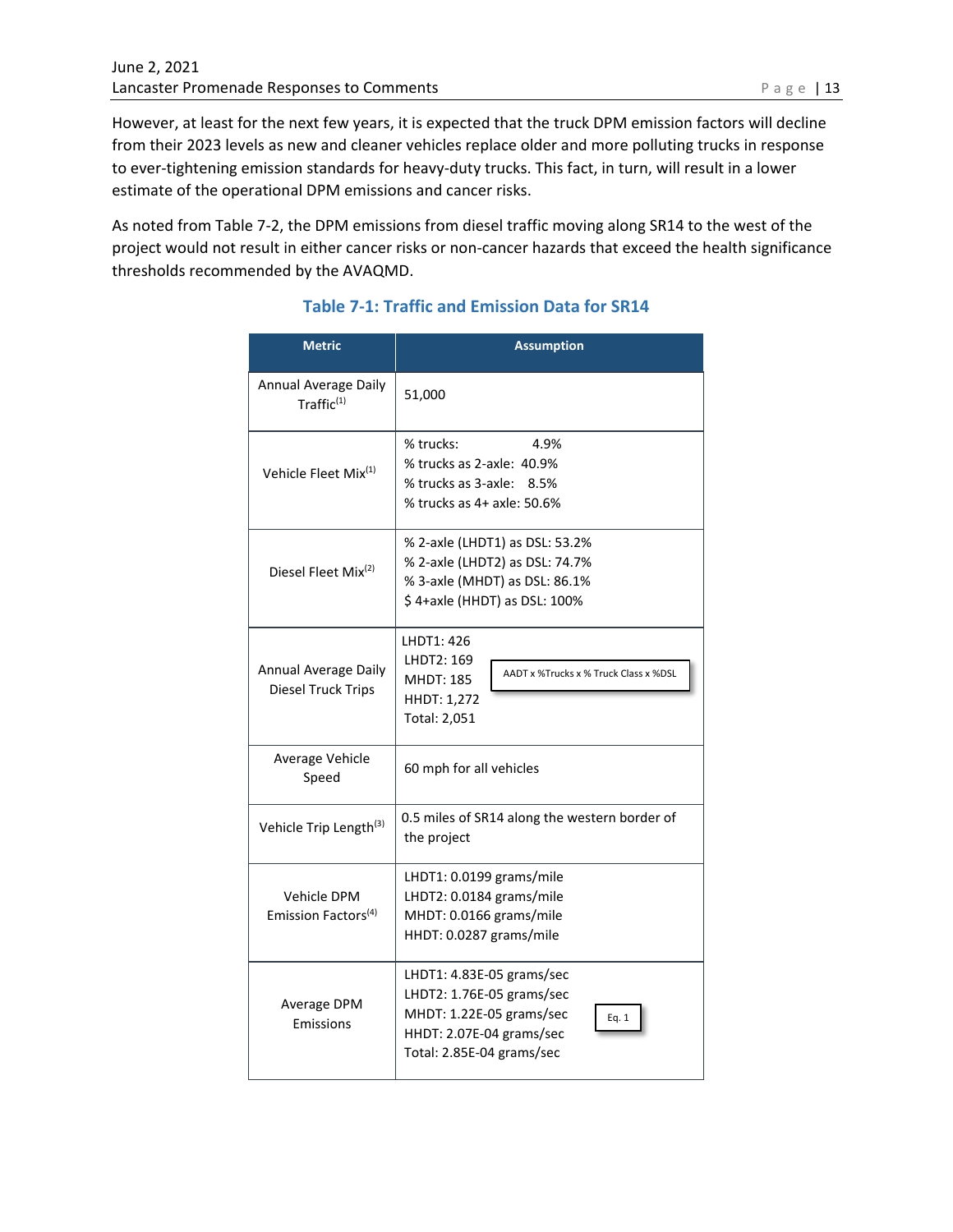|  |  | л |
|--|--|---|
|  |  |   |

| <b>Metric</b>                                                           | <b>Assumption</b>                                                                                                                                                                                                                                                                                                                                                                                                           |
|-------------------------------------------------------------------------|-----------------------------------------------------------------------------------------------------------------------------------------------------------------------------------------------------------------------------------------------------------------------------------------------------------------------------------------------------------------------------------------------------------------------------|
| Notes:<br>Location: SR14 @Lancaster, West Avenue I for 2019<br>for 2023 | <sup>(1)</sup> Traffic volumes extracted from the CalTrans Traffic Census Program<br>Webpage: https://dot.ca.gov/programs/traffic-operations/census<br><sup>(2)</sup> % Diesel vehicles extracted from ARB EMFAC2017 for LA County (Mojave Desert)<br>(3) Trip length from West Lancaster Boulevard to West Avenue I<br>$^{(4)}$ DPM as PM <sub>10</sub> exhaust extracted from EMFAC2017 for LA County (Mojave Desert) for |
| 2023 at 60 miles per hour                                               |                                                                                                                                                                                                                                                                                                                                                                                                                             |

# **Table 7-2: Health Impacts from SR14 on the Proposed Project**

|                                               | <b>Cancer Risk (per million)</b>                        | <b>Exceeds</b>                          |                                   |  |
|-----------------------------------------------|---------------------------------------------------------|-----------------------------------------|-----------------------------------|--|
| Location $(1)$                                | <b>Maximum Lifetime</b><br><b>Proposed Project Risk</b> | <b>Significance</b><br><b>Threshold</b> | <b>Significance</b><br>Threshold? |  |
| <b>Maximum Impacted Sensitive</b><br>Receptor | 3.6                                                     | 10                                      | No                                |  |
|                                               | <b>Chronic Non-Cancer Hazard Index</b>                  | <b>Exceeds</b>                          |                                   |  |
| Location $(1)$                                | <b>Estimated Hazard</b><br>Index                        | <b>Significance</b><br><b>Threshold</b> | <b>Significance</b><br>Threshold? |  |
| <b>Maximum Impacted Sensitive</b><br>Receptor | 0.001                                                   | 1.0                                     | No                                |  |
| Note:                                         |                                                         |                                         |                                   |  |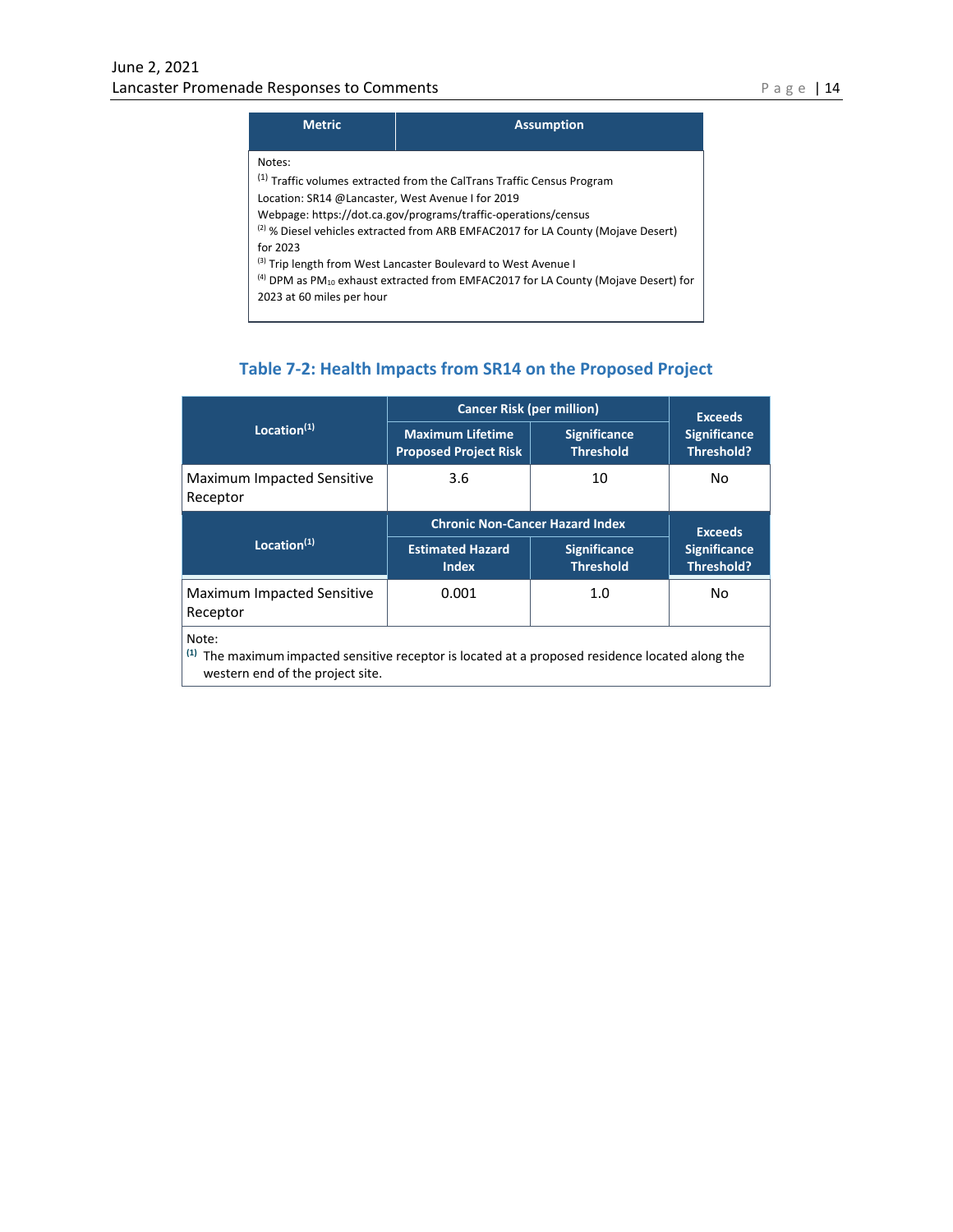#### **Table 7-3: Calculations of Cancer Risk and Non-Cancer Hazards from Exposure to DPM from the SR14 Freeway**

| Annual Average SR14 DPM Emissions: |                |                                                                                         | 0.000286 grams/sec |                      |                |        |           |                                         |                                                |                                                   |                |                             |     |
|------------------------------------|----------------|-----------------------------------------------------------------------------------------|--------------------|----------------------|----------------|--------|-----------|-----------------------------------------|------------------------------------------------|---------------------------------------------------|----------------|-----------------------------|-----|
|                                    |                |                                                                                         |                    |                      |                |        |           |                                         |                                                |                                                   |                |                             |     |
|                                    |                | Maximum Period Average SR14 DPM Concentration at Project Receptor:                      |                    |                      | $0.0071$ ug/m3 |        |           | <b>Chronic Non-Cancer Hazard Index:</b> |                                                |                                                   | 0.00142        |                             |     |
|                                    |                | Location of Closest Project Sensitive Receptor: along the western border of the Project |                    |                      |                |        |           |                                         |                                                | <b>Chronic Non-Cancer Hazard Index Threshold:</b> |                |                             | 1.0 |
|                                    |                |                                                                                         |                    |                      |                |        |           |                                         |                                                |                                                   |                |                             |     |
|                                    |                | <b>DPM</b>                                                                              | <b>CPF</b>         | <b>DBR</b>           | <b>ED</b>      | EF.    | <b>AT</b> |                                         |                                                | <b>Cancer Risk</b>                                |                |                             |     |
|                                    |                | (ug/m3)                                                                                 |                    | g/kg-day)'(l/kg-day) | (years)        | (days) | (years)   | <b>TAH</b>                              | <b>ASF</b>                                     | (/million)                                        |                |                             |     |
| Construction                       | 3rd to 0       | 0.0071                                                                                  | 1.1                | 361                  | 0.25           | 350    | 25550     | 0.85                                    | 10                                             | 0.08                                              |                | 3rd Trimester= 0.08/million |     |
| Construction                       | $\mathbf{1}$   | 0.0071                                                                                  | 1.1                | 1090                 | $\mathbf{1}$   | 350    | 25550     | 0.85                                    | 10                                             | 0.99                                              |                | <b>Infant Exposure</b>      |     |
| Operation                          | $\overline{2}$ | 0.0071                                                                                  | $1.1\,$            | 1090                 | $\mathbf{1}$   | 350    | 25550     | 0.85                                    | 10                                             | 0.99                                              |                | 1.98 / million              |     |
| Operation                          | 3              | 0.0071                                                                                  | 1.1                | 572                  | $\mathbf{1}$   | 350    | 25550     | 0.72                                    | 3                                              | 0.13                                              |                |                             |     |
| Operation                          | 4              | 0.0071                                                                                  | $1.1\,$            | 572                  | $\mathbf{1}$   | 350    | 25550     | 0.72                                    | 3                                              | 0.13                                              |                |                             |     |
| Operation                          | 5              | 0.0071                                                                                  | $1.1\,$            | 572                  | $\mathbf{1}$   | 350    | 25550     | 0.72                                    | 3                                              | 0.13                                              |                |                             |     |
| Operation                          | 6              | 0.0071                                                                                  | $1.1\,$            | 572                  | $\mathbf{1}$   | 350    | 25550     | 0.72                                    | 3                                              | 0.13                                              |                |                             |     |
| Operation                          | $\overline{7}$ | 0.0071                                                                                  | 1.1                | 572                  | $\mathbf{1}$   | 350    | 25550     | 0.72                                    | 3                                              | 0.13                                              |                |                             |     |
| Operation                          | 8              | 0.0071                                                                                  | $1.1\,$            | 572                  | $\mathbf{1}$   | 350    | 25550     | 0.72                                    | 3                                              | 0.13                                              |                |                             |     |
| Operation                          | 9              | 0.0071                                                                                  | $1.1\,$            | 572                  | $\mathbf{1}$   | 350    | 25550     | 0.72                                    | 3                                              | 0.13                                              |                | Child                       |     |
| Operation                          | 10             | 0.0071                                                                                  | $1.1\,$            | 572                  | $\mathbf{1}$   | 350    | 25550     | 0.72                                    | $\mathbf 1$                                    | 0.04                                              | Exposure       |                             |     |
| Operation                          | 11             | 0.0071                                                                                  | 1.1                | 572                  | $\mathbf{1}$   | 350    | 25550     | 0.72                                    | $\mathbf 1$                                    | 0.04                                              | 1.23 / million |                             |     |
| Operation                          | 12             | 0.0071                                                                                  | 1.1                | 572                  | $\mathbf{1}$   | 350    | 25550     | 0.72                                    | $\mathbf{1}$                                   | 0.04                                              |                |                             |     |
| Operation                          | 13             | 0.0071                                                                                  | 1.1                | 572                  | $\mathbf{1}$   | 350    | 25550     | 0.72                                    | $\mathbf{1}$                                   | 0.04                                              |                |                             |     |
| Operation                          | 14             | 0.0071                                                                                  | $1.1\,$            | 572                  | $\mathbf{1}$   | 350    | 25550     | 0.72                                    | $\mathbf{1}$                                   | 0.04                                              |                |                             |     |
| Operation                          | 15             | 0.0071                                                                                  | 1.1                | 572                  | $\mathbf{1}$   | 350    | 25550     | 0.72                                    | $\mathbf{1}$                                   | 0.04                                              |                |                             |     |
| Operation                          | 16             | 0.0071                                                                                  | $1.1\,$            | 572                  | $\mathbf{1}$   | 350    | 25550     | 0.72                                    | $\mathbf{1}$                                   | 0.04                                              |                |                             |     |
| Operation                          | 17             | 0.0071                                                                                  | $1.1\,$            | 261                  | $\mathbf{1}$   | 350    | 25550     | 0.73                                    | $\mathbf{1}$                                   | 0.02                                              |                |                             |     |
| Operation                          | 18             | 0.0071                                                                                  | $1.1\,$            | 261                  | $\mathbf{1}$   | 350    | 25550     | 0.73                                    | $\mathbf 1$                                    | 0.02                                              |                |                             |     |
| Operation                          | 19             | 0.0071                                                                                  | 1.1                | 261                  | $\mathbf{1}$   | 350    | 25550     | 0.73                                    | $\mathbf{1}$                                   | 0.02                                              |                |                             |     |
| Operation                          | 20             | 0.0071                                                                                  | 1.1                | 261                  | $\mathbf{1}$   | 350    | 25550     | 0.73                                    | $\mathbf{1}$                                   | 0.02                                              |                |                             |     |
| Operation                          | 21             | 0.0071                                                                                  | 1.1                | 261                  | $\mathbf{1}$   | 350    | 25550     | 0.73                                    | $\mathbf{1}$                                   | 0.02                                              |                |                             |     |
| Operation                          | 22             | 0.0071                                                                                  | $1.1\,$            | 261                  | $\mathbf{1}$   | 350    | 25550     | 0.73                                    | $\mathbf{1}$                                   | 0.02                                              |                |                             |     |
| Operation                          | 23             | 0.0071                                                                                  | 1.1                | 261                  | $\mathbf{1}$   | 350    | 25550     | 0.73                                    | $\mathbf{1}$                                   | 0.02                                              |                | Adult                       |     |
| Operation                          | 24             | 0.0071                                                                                  | 1.1                | 261                  | $\mathbf{1}$   | 350    | 25550     | 0.73                                    | $1\,$                                          | 0.02                                              |                | Exposure                    |     |
| Operation                          | 25             | 0.0071                                                                                  | 1.1                | 261                  | $\mathbf{1}$   | 350    | 25550     | 0.73                                    | $\mathbf 1$                                    | 0.02                                              |                | 0.3 / million               |     |
| Operation                          | 26             | 0.0071                                                                                  | 1.1                | 261                  | $\mathbf{1}$   | 350    | 25550     | 0.73                                    | $\mathbf{1}$                                   | 0.02                                              |                |                             |     |
| Operation                          | 27             | 0.0071                                                                                  | $1.1\,$            | 261                  | $\mathbf{1}$   | 350    | 25550     | 0.73                                    | $\mathbf{1}$                                   | 0.02                                              |                |                             |     |
| Operation                          | 28             | 0.0071                                                                                  | 1.1                | 261                  | $\mathbf{1}$   | 350    | 25550     | 0.73                                    | $\mathbf{1}$                                   | 0.02                                              |                |                             |     |
| Operation                          | 29             | 0.0071                                                                                  | $1.1\,$            | 261                  | 1              | 350    | 25550     | 0.73                                    | $\mathbf{1}$                                   | 0.02                                              |                |                             |     |
| Operation                          | 30             | 0.0071                                                                                  | $1.1\,$            | 261                  | $\mathbf{1}$   | 350    | 25550     | 0.73                                    | $\mathbf{1}$                                   | 0.02                                              |                |                             |     |
|                                    |                |                                                                                         |                    |                      |                |        |           |                                         |                                                |                                                   |                |                             |     |
|                                    |                |                                                                                         |                    |                      |                |        |           |                                         |                                                | <b>Total</b>                                      | 3.6            | /million                    |     |
|                                    |                |                                                                                         |                    |                      |                |        |           |                                         | <b>Cancer Risk Threshold</b><br>10<br>/million |                                                   |                |                             |     |

#### **Comment 8; Page 12. Failure to Adequately Address Greenhouse Gas Emissions**

Comment: The comment states that the IS/MND provides unsubstantiated greenhouse gas analysis as several model input values are inconsistent with the information disclosed in the IS.

Response: This comment does not identify the specific values that are supposedly inconsistent with the information presented in the IS/MND. The only value identified in a previous comment involves the  $CO<sub>2</sub>$ emission intensity factor used by SCE. See the response to Comment #1 above regarding this comment.

#### **Comment 9; Page 14: Feasible Mitigation Measures Available to Reduce Emissions**

Comment: The comment letter states that there are feasible mitigation measures to reduce potential air quality impacts.